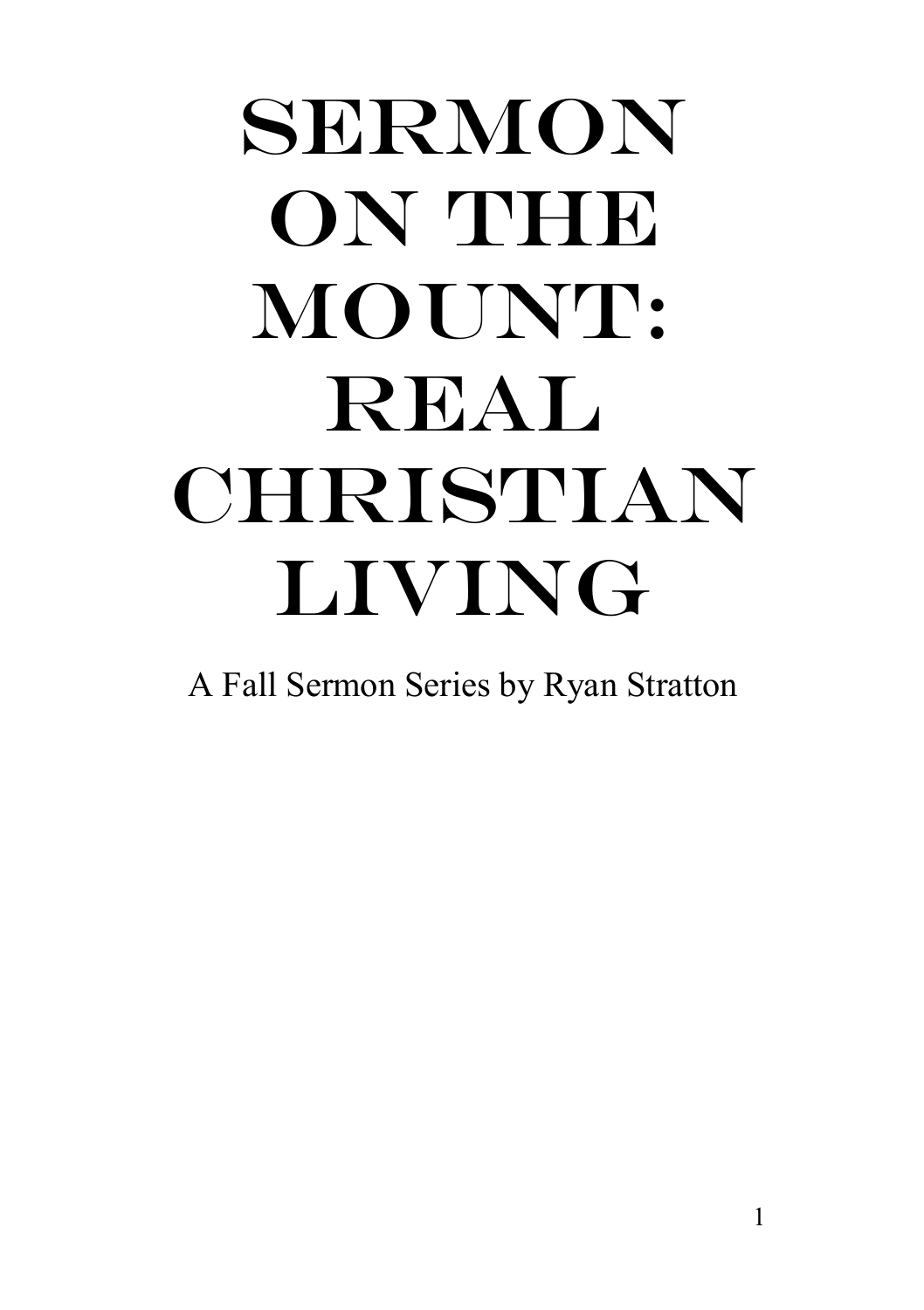## **Table of Contents**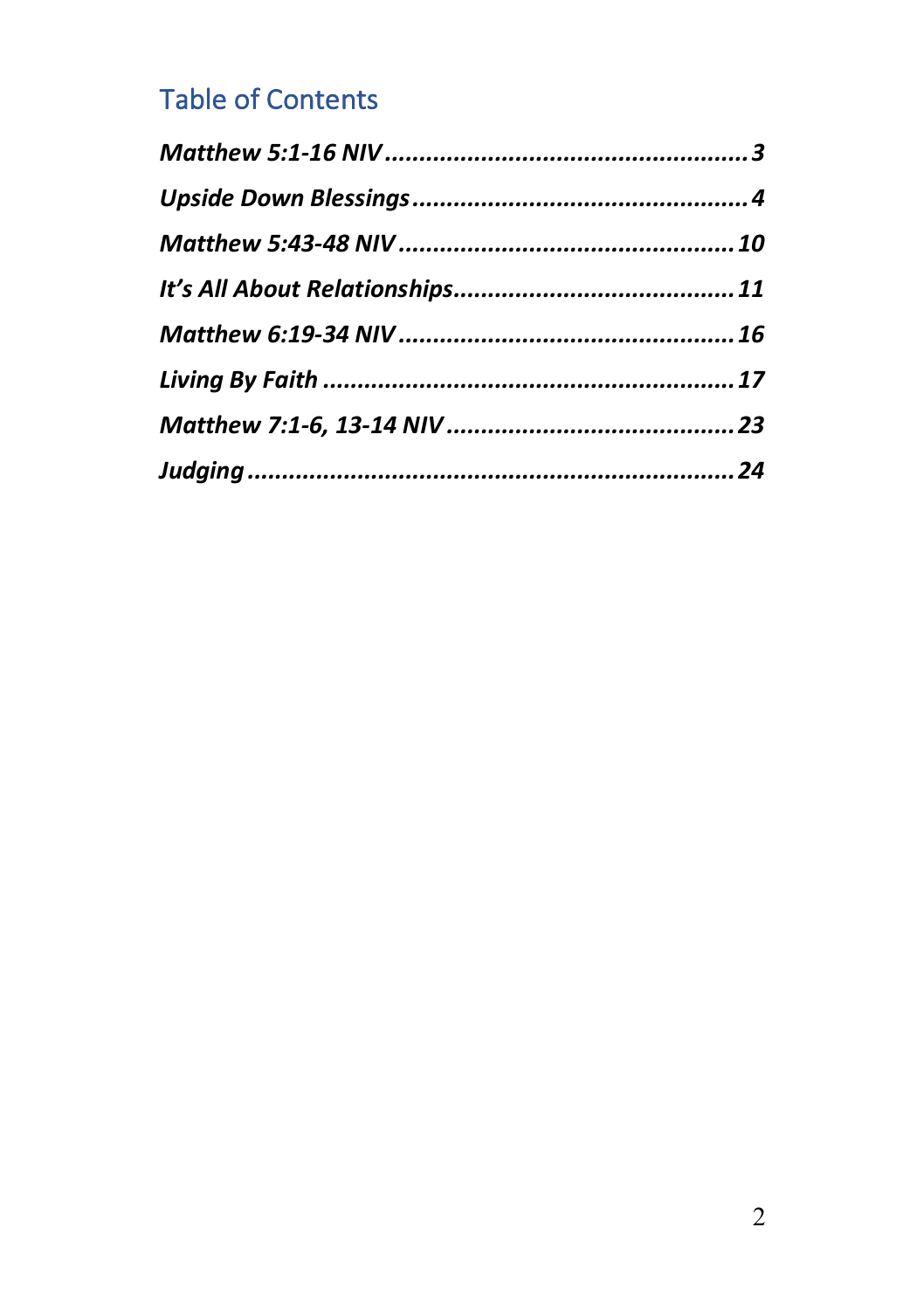## Matthew 5:1-16 NIV

Now when Jesus saw the crowds, he went up on a mountainside and sat down. His disciples came to him, 2 and he began to teach them. He said:

3 "Blessed are the poor in spirit, for theirs is the kingdom of heaven.

4 Blessed are those who mourn, for they will be comforted.

5 Blessed are the meek, for they will inherit the earth.

6 Blessed are those who hunger and thirst for righteousness, for they will be filled.

7 Blessed are the merciful, for they will be shown mercy.

8 Blessed are the pure in heart, for they will see God.

9 Blessed are the peacemakers, for they will be called children of God. 10 Blessed are those who are persecuted because of righteousness, for theirs is the kingdom of heaven.

11 "Blessed are you when people insult you, persecute you and falsely say all kinds of evil against you because of me.

12 Rejoice and be glad, because great is your reward in heaven, for in the same way they persecuted the prophets who were before you.

13 "You are the salt of the earth. But if the salt loses its saltiness, how can it be made salty again? It is no longer good for anything, except to be thrown out and trampled underfoot. 14 "You are the light of the world. A town built on a hill cannot be hidden. 15 Neither do people light a lamp and put it under a bowl. Instead they put it on its stand, and it gives light to everyone in the house. 16 In the same way, let your light shine before others, that they may see your good deeds and glorify your Father in heaven.

**This is the Word of God for the people of God. Thanks be to God.**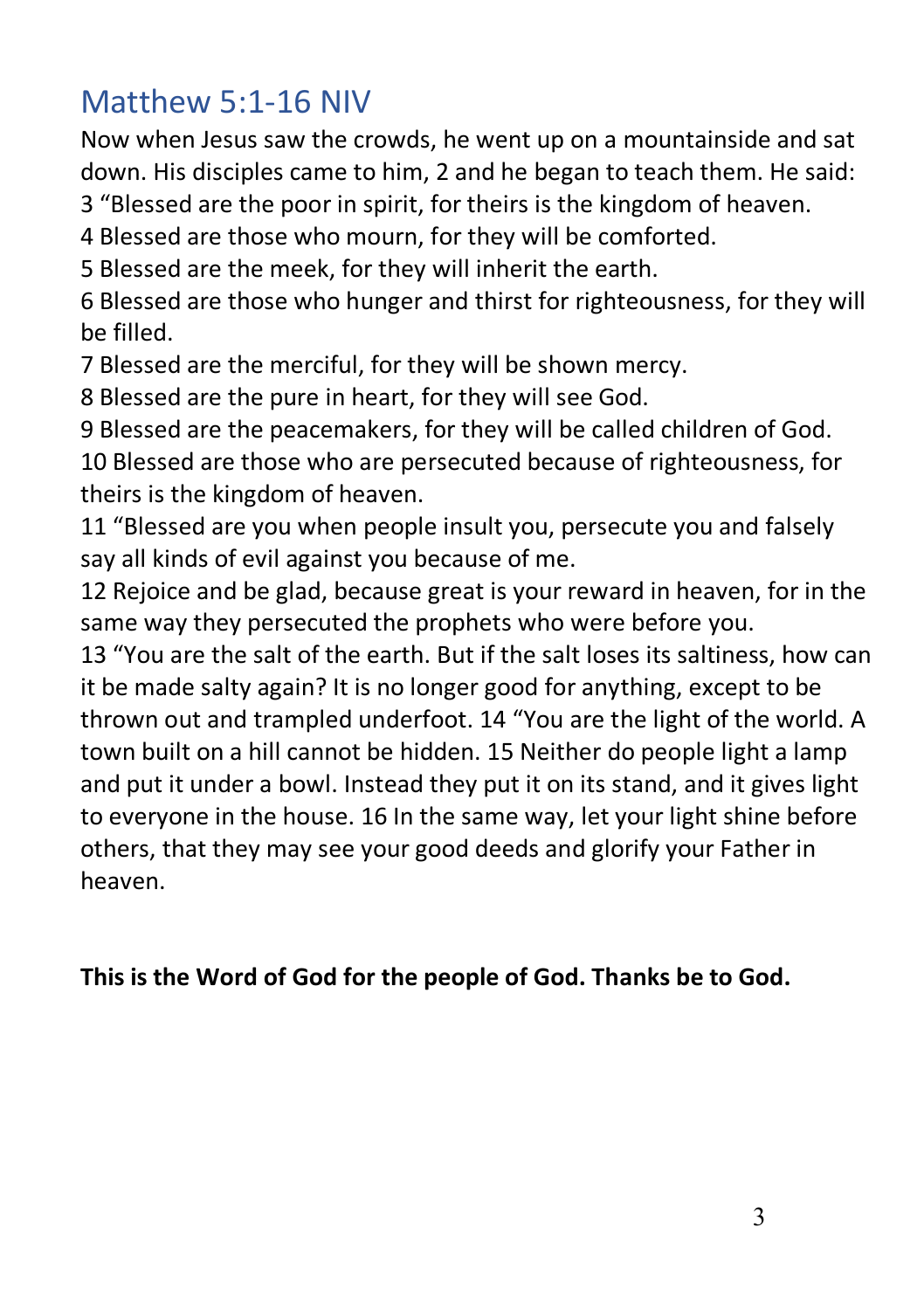## Upside Down Blessings

If you could describe your perfect world, what would it be like? What would you have in it? How would you want other people to act/behave? Would you want other people there? Would there be a set standard for how to live? Would others agree to what you have in mind?

One of the challenges we face is that we often have ideas and visions that, in reality, won't work for our lives or for the world. There is a song in the movie "The Greatest Showman" where young PT Barnum journeys from childhood to adulthood, learning what it means to live and trying to get a "better" station in life. The song is called "A Million Dreams" and he is constantly talking about colors and building a life for themselves.

Building a life for yourself is not, in and of itself, a bad thing. Jesus, in the Sermon on the Mount, shows what it means to have the kind of life that is fit for the kingdom of Heaven. What he does is actually take the Old Testament laws and codes and go to a deeper level. This isn't a dream he has, but a reality for what following him means and what the implications are for all areas of our lives.

One of the challenges facing the church in the 21st century and beyond is how to "repackage" the Christian faith, so it better resembles the Early Church and the faith Jesus taught. Most teenagers and young adults today are a mirror of the faith of their parents. Imagine how the early listeners to Jesus felt when he told them the message given in the Sermon on the Mount. How many would have looked at Jesus and thought or said, "That's not what my parents and grandparents taught me." This is why the Sermon on the Mount is so important to study. It is giving a deeper understanding of the 10 Commandments and the Torah for people to live by. The Sermon on the Mount, when taken the time to study, reveals the true nature of the heart of humanity and teaches how Jesus says we are to live as his followers. John Wesley, the founder of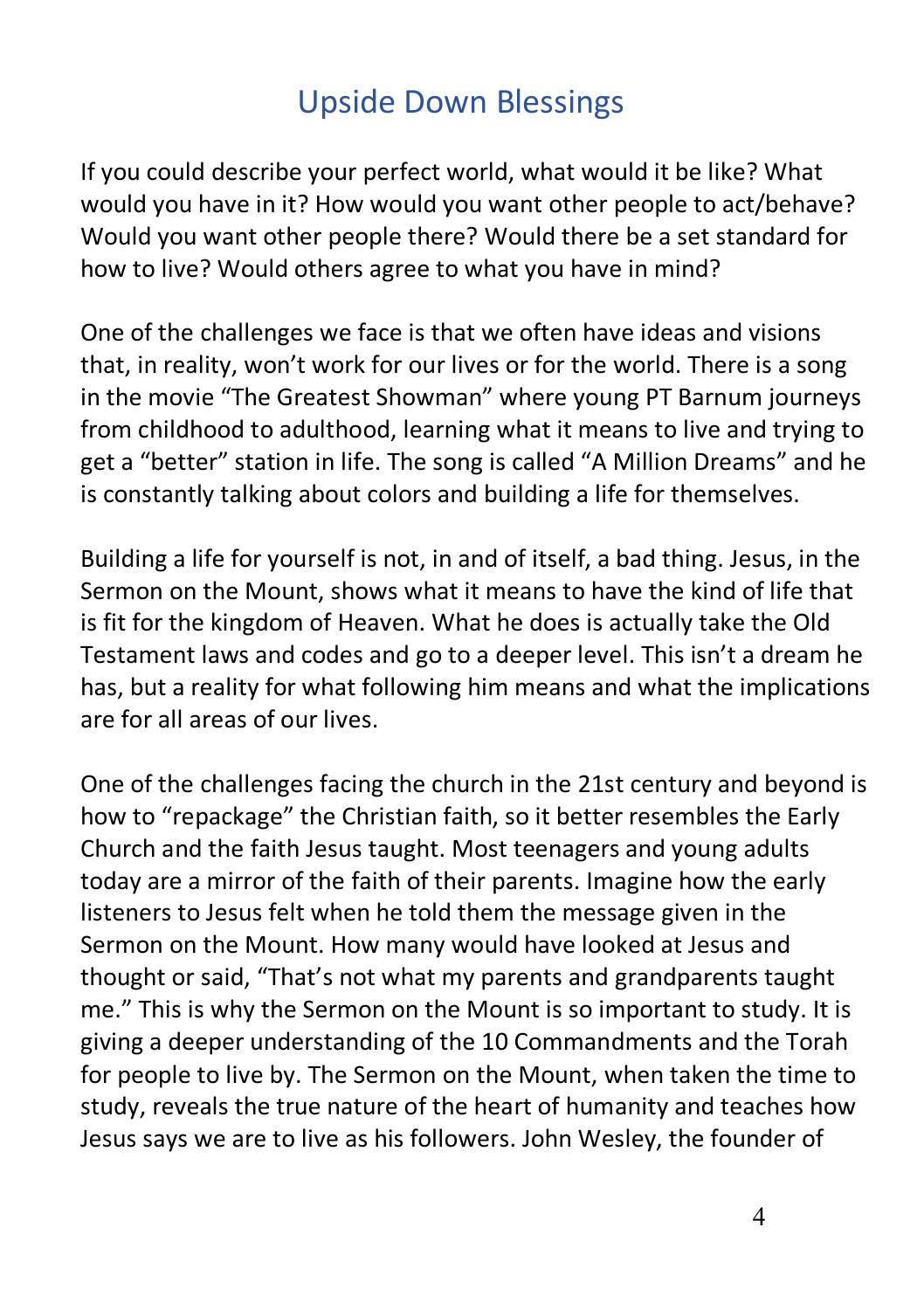Methodism, called this the *moral law* because this is really a standard of life for non-belivers.

We love to receive information and try to figure out what we can do and achieve. The Sermon on the Mount is different. This, as with everything Jesus says, cannot be taken out of context or cherry-picked based upon what we like or don't like, find easy, or find hard. It is time to be like the early church and live out our faith, our spirituality.

As we begin this series on the Sermon on the Mount and seeking what the Real Christian life looks like, we have to understand what our guiding principles are. In other words, what do we give authority to base our lives on?

#### **AUTHORITY**

The Gospel of Matthew is all about giving the authority of Heaven and placing it all on Jesus. Matthew is concerned with the kingdom of God throughout. How does he do this?

Matthew is said to be the most Jewish out of all the Gospel writers. This is because Matthew uses many Old Testaments passages to show the foreshadowing of Jesus. He is showing how Jesus has, and is, the authority to do what he does and says what he says.

So, as we begin this journey through these three chapters in Matthew, the first thing we have to ask and settle is, "Is Jesus the authority for your life?" meaning do Jesus have the final word for everything in your life?

This is where we begin because this is where this passage begins. Throughout the Gospel of Matthew, the author is comparing Jesus to Moses as the One who has come to save and deliver his people. What's interesting is Luke has this sermon recorded on "the plain" (Luke 6:17-49) and Matthew has the location on the mountain. The point of the location is not what we may think. Matthew is not trying to say exactly where the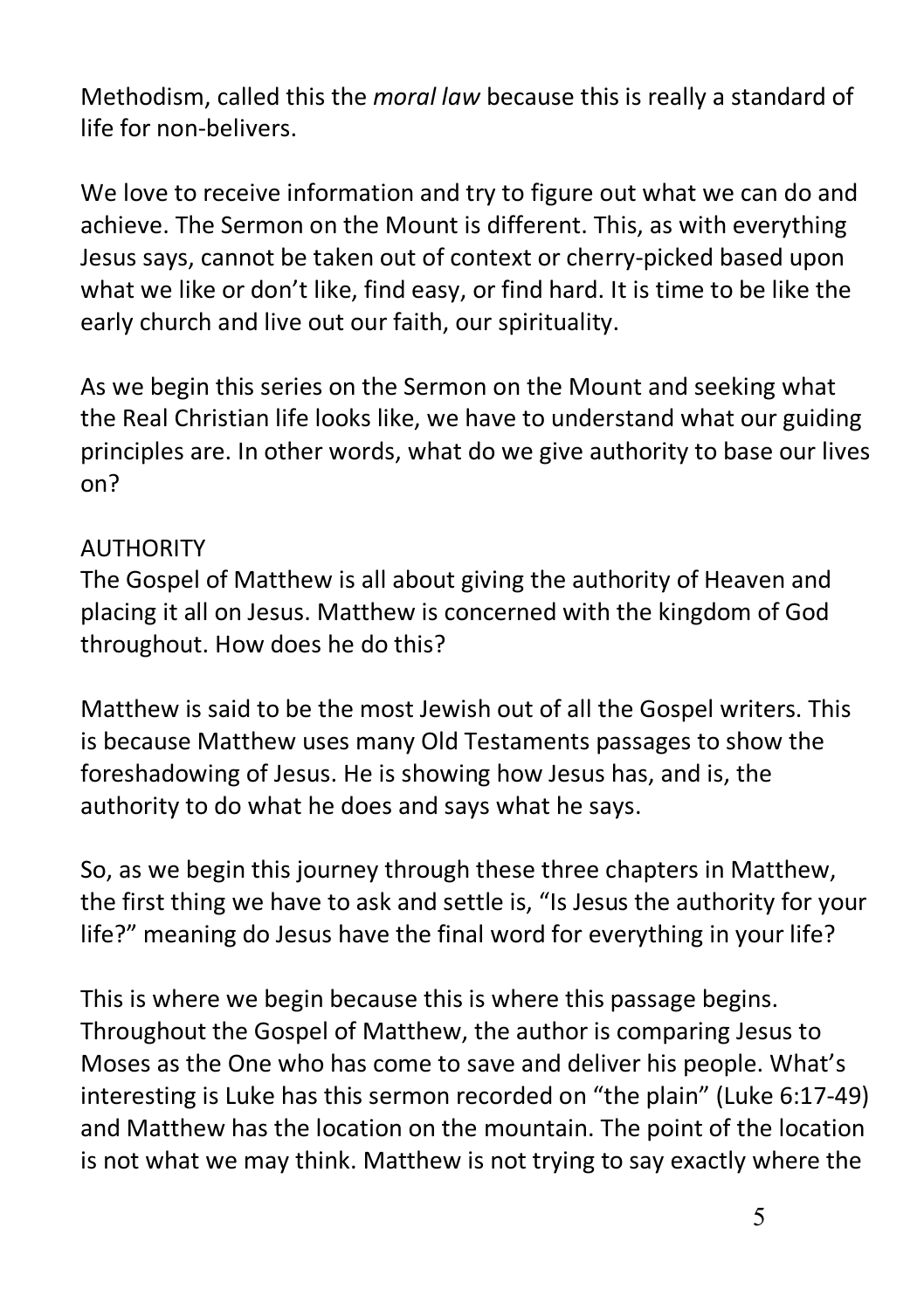location was, but he was making a point. Just as Moses ascended the mountain to get the law from God and brought it down, Jesus goes up the mountain to deliver God's law and word to the people.

The question about his authority in your life comes into play here and now. When Jesus goes *up* the mountain—a higher teaching—he sits down. Sitting down is the position of a lawgiver. Scott McKnight says, "As those with legal author sat down in the seat of Moses, so Jesus 'sat down' to teach." What we have here is a record of what Jesus thought the church (people of God) should look and be in the world.

The Sermon on the Mount is found in Matthew chapters 5-7. These chapters are talked about, even by non-Christians, and preached about a lot in Christian churches. Augustine said the Sermon on the Mount was "the perfect standard of the Christian life." In essence, we are studying what it means to live like we are already in the Kingdom of Heaven.

So, what does it look like to live in the kingdom of God?

#### KINGDOM GRACE

The first thing we see is Jesus names types of people that we would not expect to know the kingdom of God or be given the chance to be "first in line" to receive the blessings of heaven. This is because we can easily think we deserve his grace more than anyone else. This passage is one of the many that show how Jesus is turning his followers worldview upside down.

One of the things John Wesley pointed out in his second sermon on the Sermon on the Mount is this is really all about grace. It's all about grace because what we see in the Beatitudes are different types of people that would not receive grace in the world.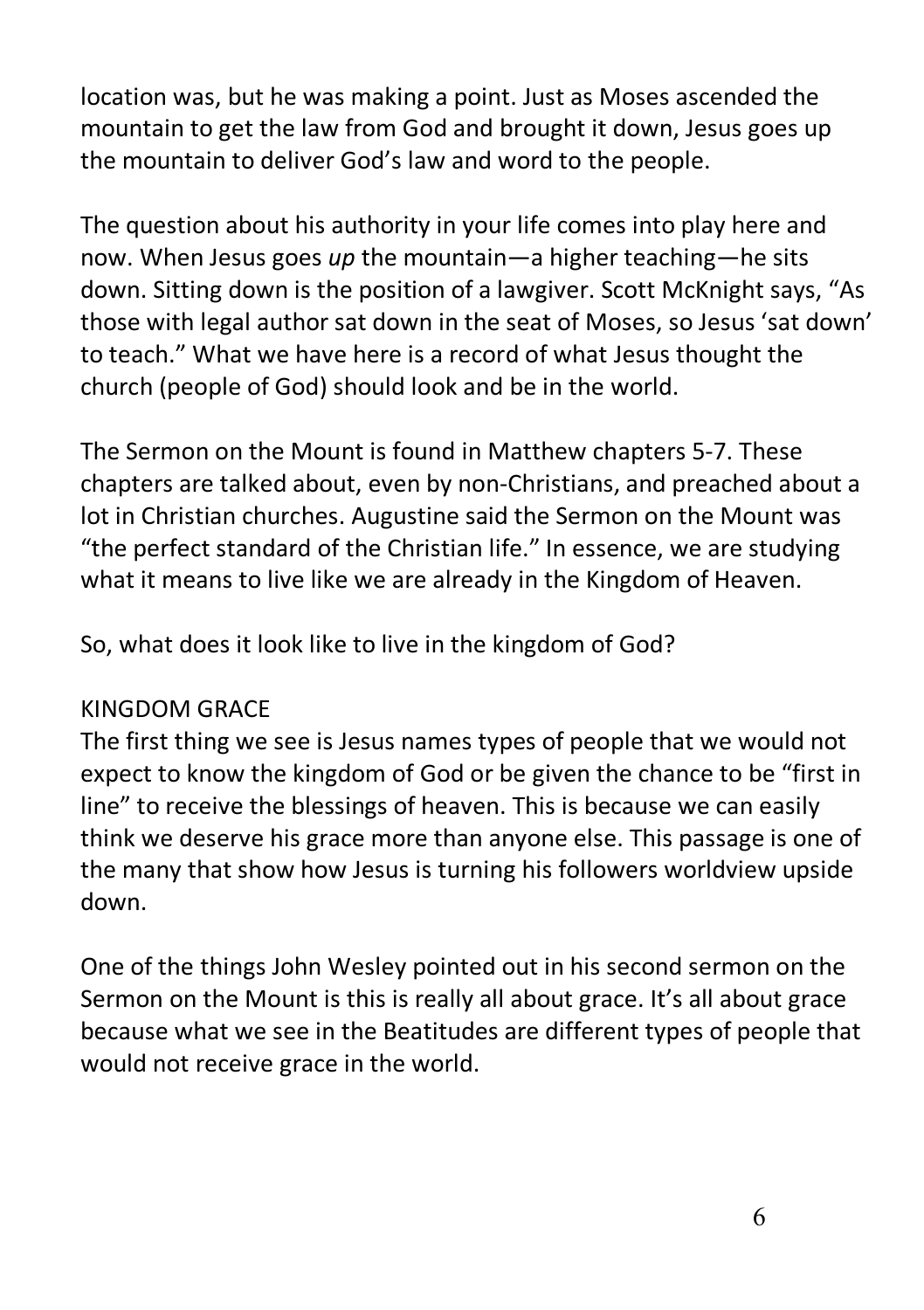But this grace that transforms what the world sees as valuable. How so? Jesus says these people will receive the kingdom of Heaven and will receive what their "lacking" in this life.

The poor in spirit – these people know their sin and have repented yet are convinced they have no spiritual good in them.

Those who mourn – these are the people who are in sorrow on the account of some worldly trouble or disappointment like loss of status, friends, job, etc.

The meek – these are the ones who can truly discern what is evil and also suffer from evil. Their passion is always toward the Lord but it is always guided by knowledge and tempered in their thoughts, words, and deeds. They are sensible.

Those who hunger and thirst for righteousness – Know that hunger and thirst are some of the strongest of bodily desires. This is a strong desire to know God and follow him.

The merciful – These are the compassionate, the tender-hearted. Love guides their actions and life.

The pure in heart – These people have had their hearts purified by God.

The peacemakers – The are the people who love God and detest all contention, debate, conflict. They do the good because of the love of God within in them.

Those who are persecuted – These people are persecuted for righteousness sake because they are righteous, they have been born again.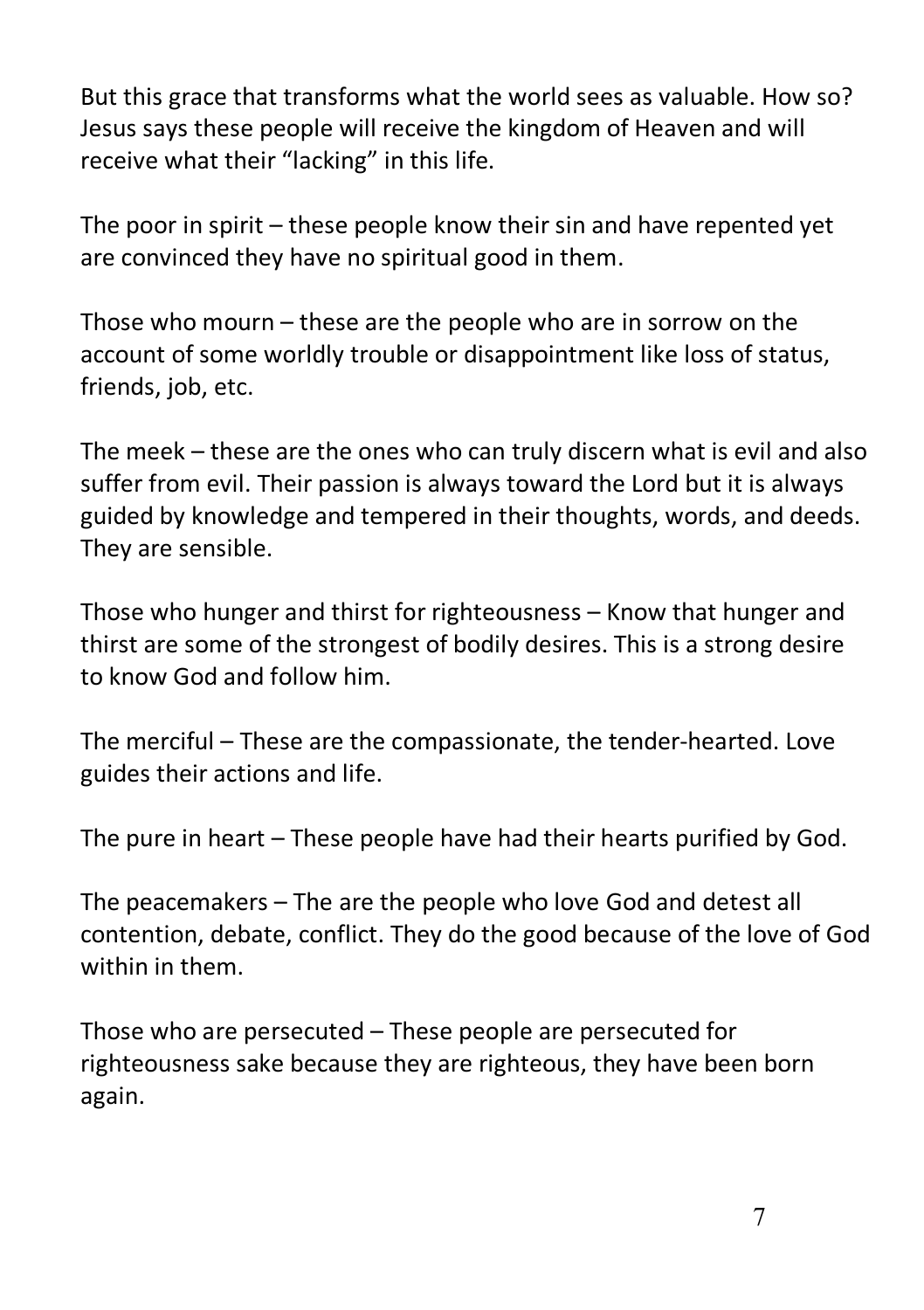Those who are insulted and have evil things falsely said about them – These are the people who are full of the love of God and yet other people will try to spread lies about them to ruin to try and ruin their reputation.

This is a long list of the types of people who Jesus considers "blessed" in the kingdom of God. This would not be a list the rest of the world considers blessed because these kinds of people are humble and do not try to be anything except who God says.

Now, we always read this as "blessed" but the Greek word (*Makarioi*) can also be translated as "happy." Know this. This is not the same way we think of "happiness" today. This is NOT an emotional feeling, this is deep down joy and gratitude that is given by God. So, to be truly happy/blessed, we have to take the gifts as they are given to us and receive them, by faith. But we cannot keep this faith to ourselves.

### BLESSINGS LEAD TO RESPONSIBILITY

Living into the blessings of God means that we have this light shining in and through us. We can taste the incredible goodness of the kingdom of Heaven. Because this light is shining so bright through us it is just about impossible to hide our faith. This is why Christianity is not an individual faith—because our lives have an impact on the lives of those around us.

Yes, there is a dimension of personal holiness because Jesus does have to be real to us and we have to be transformed into the likeness and image of Jesus Christ. But this personal holiness leads to social holiness. I bet some of you are asking what is *social holiness*? Good question!

Social holiness is when we live our faith, unashamed, out in the world. We know that everything we do has an impact. We know that when we live out our faith we are seeking to right the wrongs and work with God where he is working, using the gifts and talents he has given us.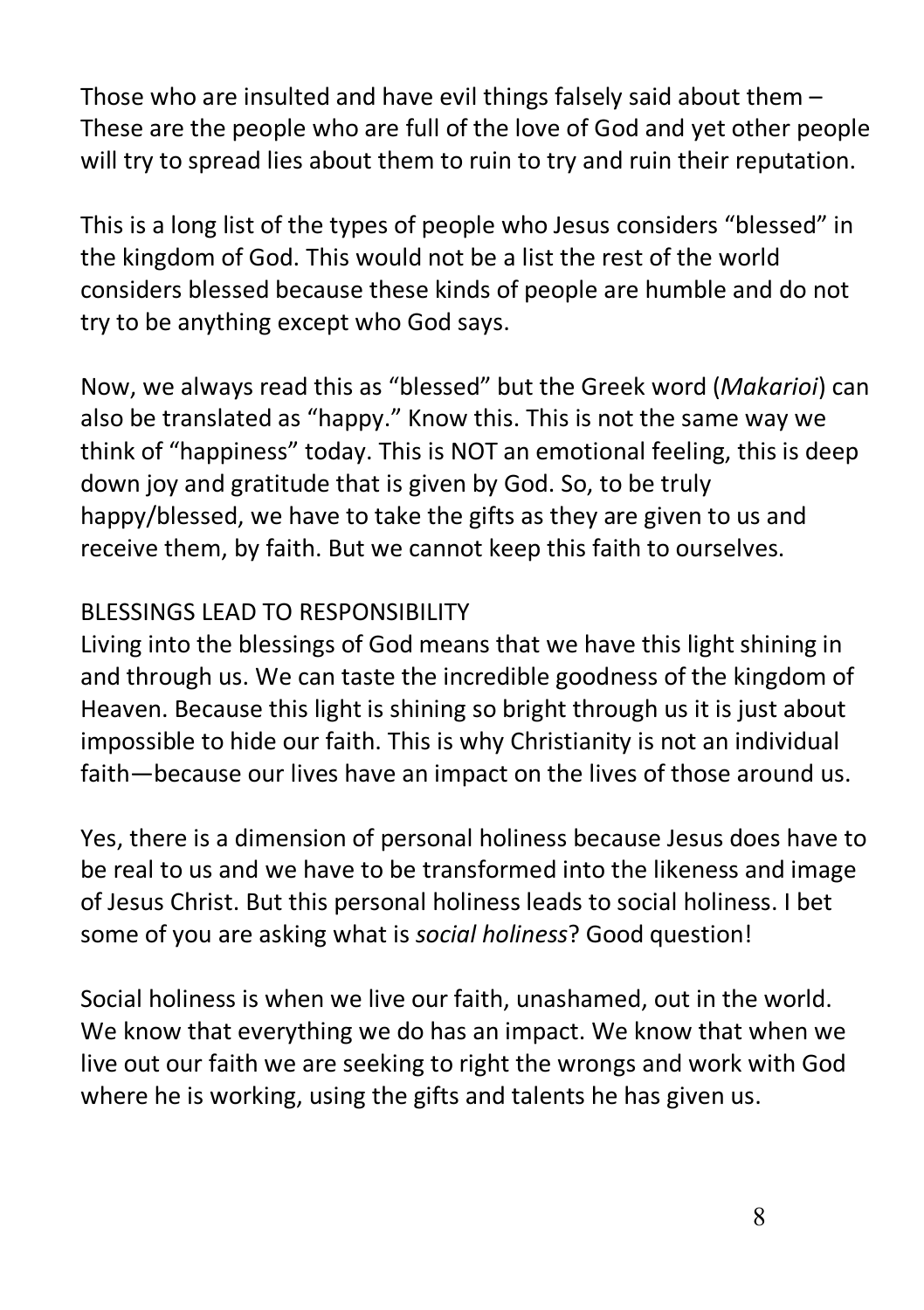This is where we get to work with God to create the world of our dreams and God works through us to create the world of his dreams. Country music artist Garth Brooks has a song from the early 1990s called "We Shall Be Free." In this song he gives the dreams of his heart for the world. If the people of God live out their faith out in the open, no matter if any persecution, insults, or anything else comes their way, then we can all work toward the kind of world and life God is creating in and through us.

*"When the last child cries for a crust of bread. When the last man dies for the words that he says. When there's shelter over the poorest head… When the last thing we notice is the color of skin and the first thing we look for is the beauty within…"*

The light of the world is shining through you. Seek God's blessings by asking him to purify your heart. Live out your faith in such a way everyone knows there's something different about you. Then, the world "may see your good deeds and glorify your Father in heaven." (Matthew 5:16 NIV)

Receive God's grace and allow his blessings to flow in and through your life.

#### **Let's pray…**

*Gracious God, Thank you for the gift of knowing you. Thank you for the grace we receive to live this life and share this life with others. Guide us to seek first your kingdom and help us to work with you to transform this world to resemble your kingdom. May we, with every step/word/action/thought show those around us your kingdom glory by the good works you give us to do. In Christ's name we pray. Amen.*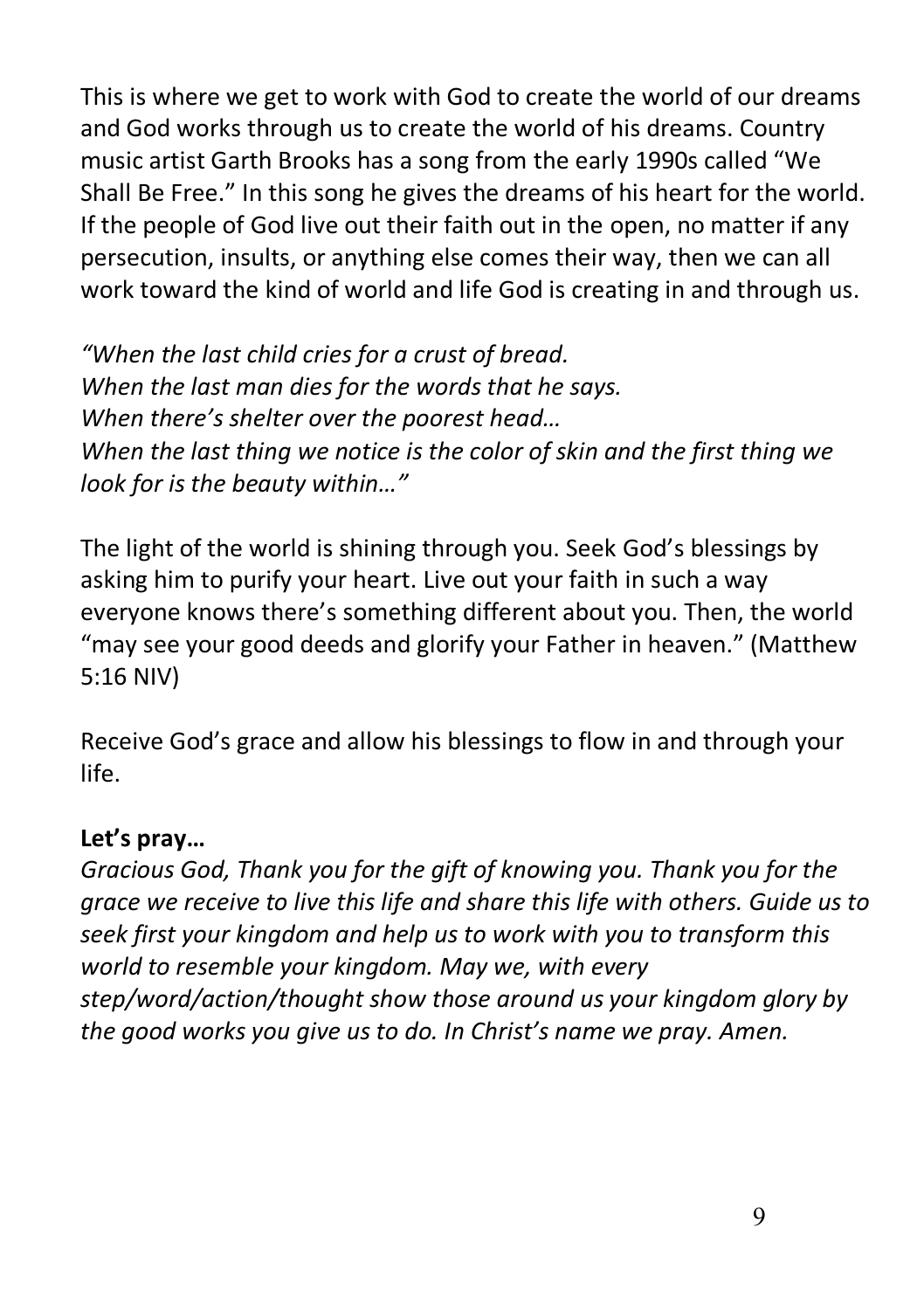## Matthew 5:43-48 NIV

**<sup>43</sup>** "You have heard that it was said, 'Love your neighbor and hate your enemy.' **<sup>44</sup>** But I tell you, love your enemies and pray for those who persecute you, **<sup>45</sup>** that you may be children of your Father in heaven. He causes his sun to rise on the evil and the good, and sends rain on the righteous and the unrighteous. **<sup>46</sup>** If you love those who love you, what reward will you get? Are not even the tax collectors doing that? **<sup>47</sup>** And if you greet only your own people, what are you doing more than others? Do not even pagans do that? **<sup>48</sup>** Be perfect, therefore, as your heavenly Father is perfect.

**This is the Word of God for the people of God. Thanks be to God.**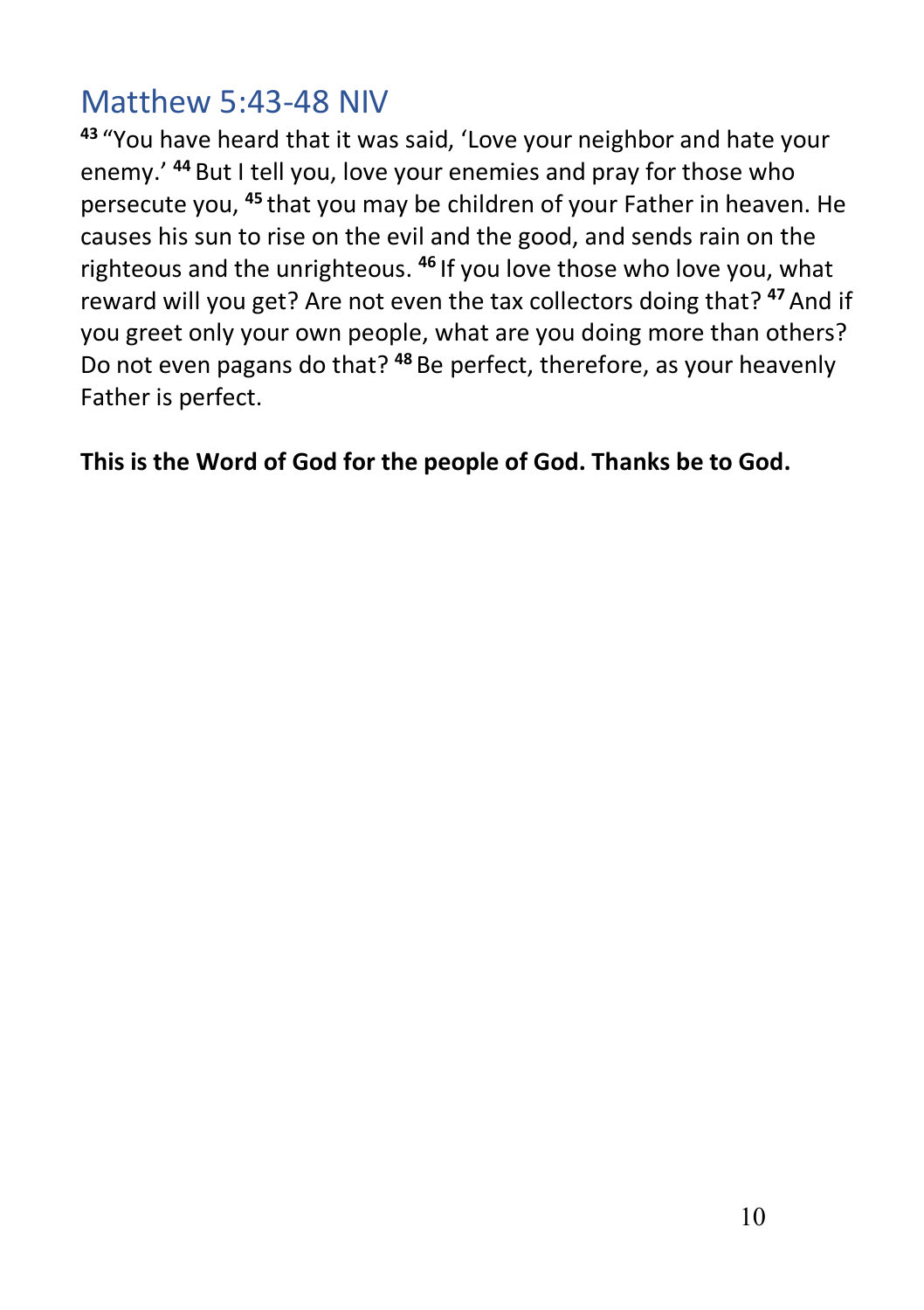## It's All About Relationships

One of the challenges with the Sermon on the Mount is it seems as if we are giving a whole bunch of WHAT TO DOs. It doesn't seem very spiritual, on the surface. But this is where many people, including well-meaning Christians and followers of Christ like to be—on the surface. Why?

This particular teaching of Jesus cuts straight at our way of life. We end up taking what we like, and applying it to our lives. We throw out the stuff that we don't like because, let's face it, it makes us uncomfortable and says we are the ones to have to change…and we all know the only ones who like to be changed are babies with a dirty diaper.

But see, Jesus is talking about so much more than WHAT TO DO. He is focusing on WHY. What do I mean by this? Glad you asked!  $\odot$  Take time to read through all three chapters of this sermon (Matthew 5-7) and see how many times Jesus says, "you have heard it said…but I tell you…" This is key.

Jesus is giving teaching, on such a deep and profound level that the only way to argue against it is to blatantly say it is "wrong" without giving any valid explanation. But if we pay attention, we can see and understand that this is about the Kingdom of God, not us individually. We cannot make this all about ourselves. We have to see that this Sermon is ALL about relationships.

Now, I bet if I looked at you right now and said we are broken by sin, you would either nod your head, or say YES! But do you know what is broken? Everyone is broken. We all are. Even professing believers in Christ are still broken because of the sin *nature* that is still in us. Because of Christ we can experience forgiveness from our current *and* past sins. But we still have a nature that is corrupted and marred by sin.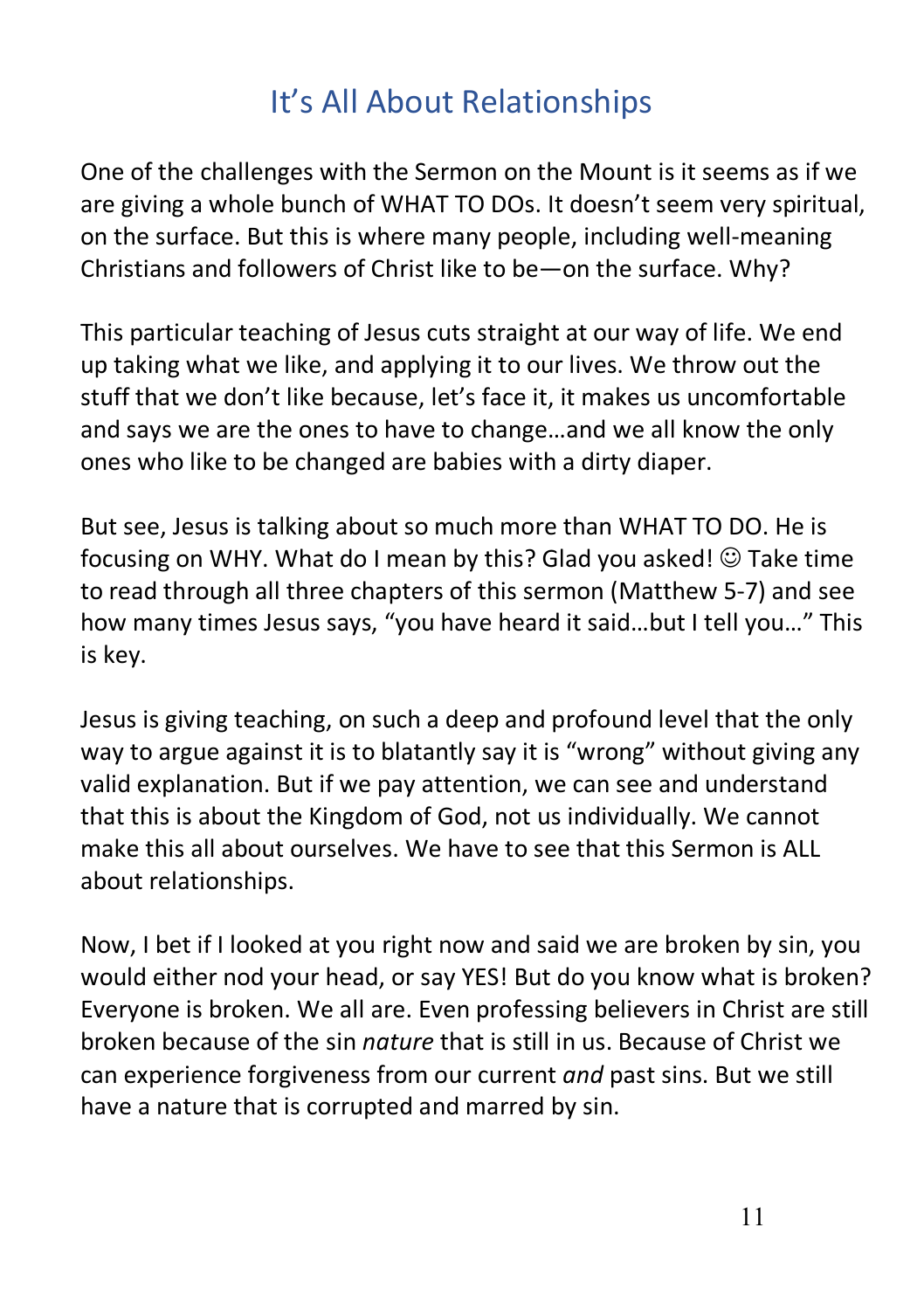This means that what is broken is in our relationships. Sin is so much more than just the actions we do. Sin has corrupted our entire being. Repentance is crucial.

Since sin has affected our relationships, we have to understand there are four relationships that God will need to *fix* and *redeem* and *reconcile* within us—our relationship with God, ourselves, others, creation.

There are so many *self-help* resources on the market that we can think we can take care of ourselves. It seems like we can fix ourselves with "3 easy steps", or "all you need to know is…" But looking at this teaching of Jesus we should be able to see that this is an impossible way of life.

Impossible. Then why should we even try? Because it's not about what we can or can't do on our own. It's all about the Kingdom of God (the rule of God in the world). If we get this straight, then we can better understand it is God who is working to set things right.

Think about it. If our relationship with God is right then our relationship with ourselves is right. If our relationship with ourselves is right we will be right with others and we will not have any conflict. If all of this is right then we will be right with creation, which means creation won't be in turmoil and we *all* can live in peace. Now, that would be a pretty cool world.

Last week we talked about the Beatitudes and how they give an example of the upside down blessings God gives to those who suffer or are lowly in the world. We like to say things like "God helps those who help themselves" but this is not Biblical…and it is flat out wrong. Look at what Jesus talks about in the rest of chapter 5 (verses 17-48).

Jesus is the fulfillment of the law – basically Jesus is the end all be all of the Law (Old Testament and Prophets). Notice he says he is *not* taking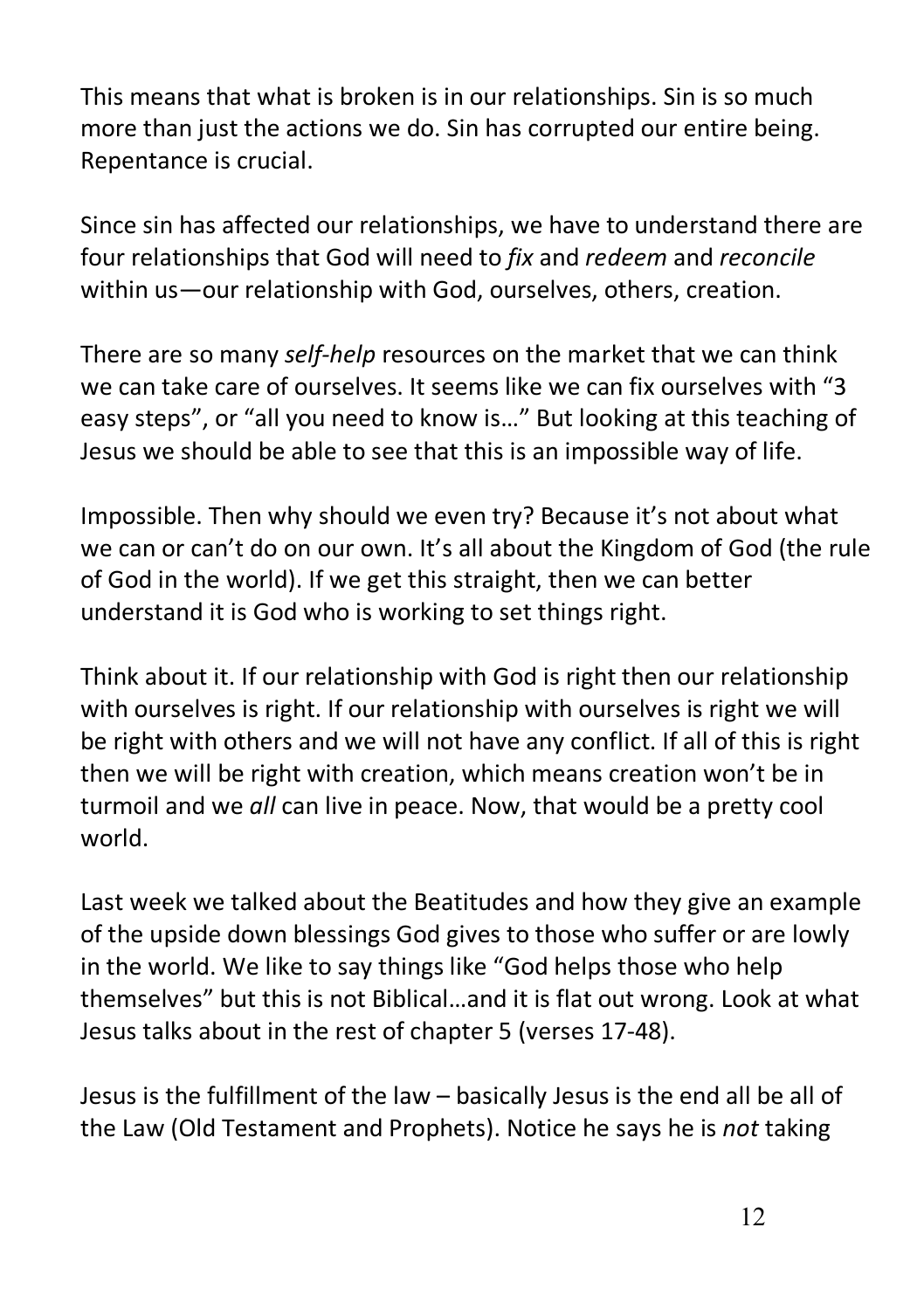away *any* of the Law. He is, instead, giving a deeper meaning to the Law and Prophets.

Then he goes on to talk about how, even if, you have anger in your heart that is the same as murdering someone. Why? Because you have killed the relationship. Anger leads us to do things we know are wrong but we do them anyway because we allow darkness to cloud our judgement.

Remember that anger is a secondary emotion, meaning, we do not get angry right away. Anger comes from some sort of hurt and we end up lashing out in the form of revenge.

Also keep in mind that we are not really angry with who/what we think we are. Often times we are angry with ourselves but we don't want to admit it because our pride gets in the way.

Then Jesus teaches about adultery. I'm sure you can figure out why Jesus would talk about this. What he is doing is showing that actions we do matter, and impact another person. The truth is our actions, even done in "privacy" impact the entire community.

This is a betrayal of trust. But it's much deeper than we may think. Adultery is actually a betrayal of the covenant with God. The reality is, Joseph, in Genesis, got it right. He knew that any sin was really against God.

Then Jesus talks about divorce. Let's clear this up. Jesus is talking about frivolous divorces. He is not talking about *just*/*right reasons* divorces. I can hear it now, people will say there reason was right. Well, think long and hard.

If you notice why things are they way they are today, it is because we too easily give up and don't really do the work it takes. Not only that, we end up blaming others. Not only that, we seek after our own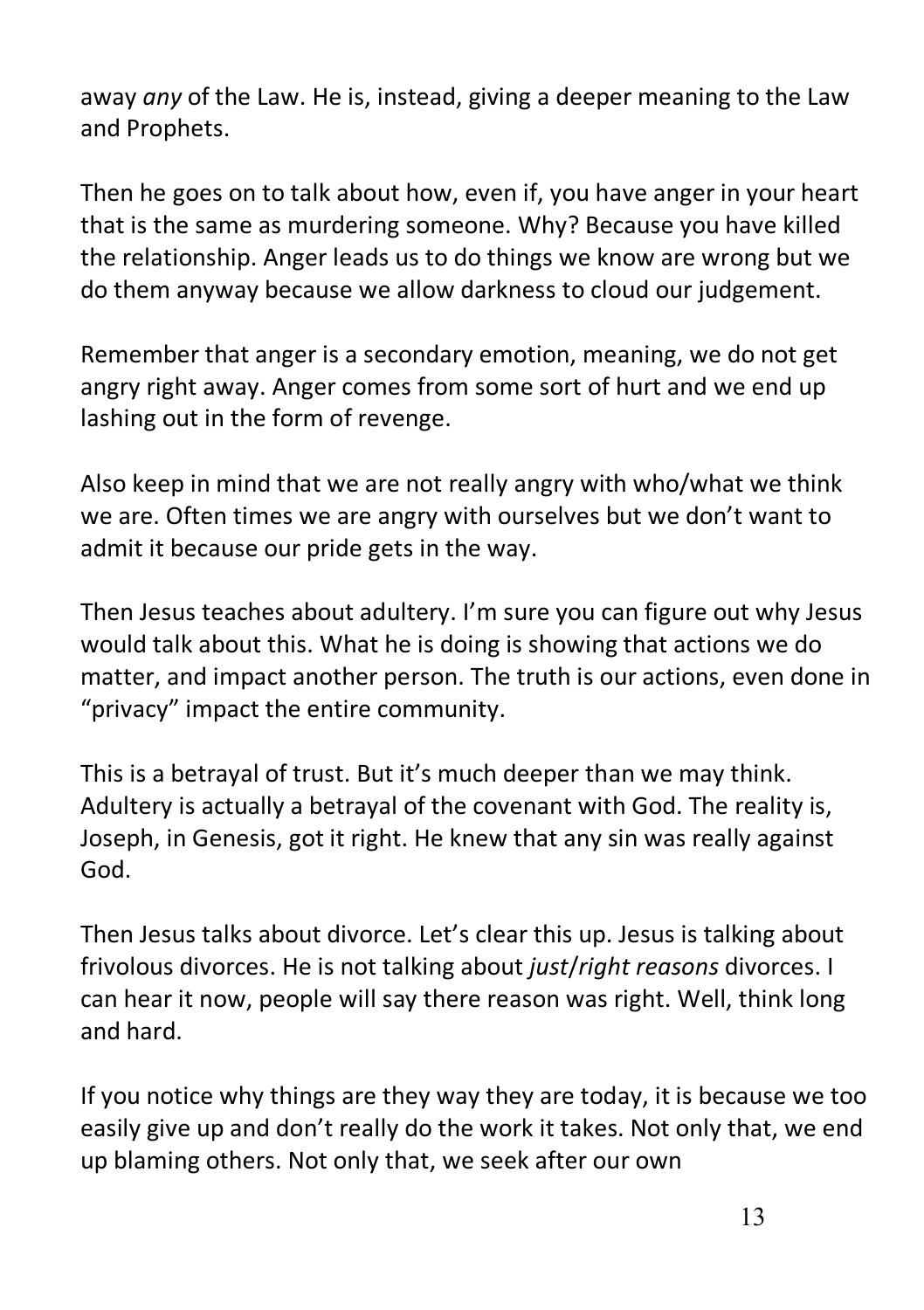passions/desires. This may hit hard, but Jesus is talking about making sure we follow through, whole-heartedly, with our commitments.

That's why he talks about *oaths* next. He is saying how important it is to do what you say you will do. Be a person of your word. Otherwise, we are living out our life as the evil one says to live.

We are not to take an eye for an eye. This means we are not to seek our own revenge. We like it when people "get what's coming to them;" but God is the one who will pay back the evil done.

Then, Jesus has the guts to share the truth that we are to love our enemies. He will say later on that we are to go the extra mile for them.

Why all of this? Because verse 48 sums it up…we are to be *perfect*. This means we are to be *complete*, *fully-mature* in our love. We can only be like this if our relationship with God is set right.

• We need to repent (change our hearts and lives) and realign our life with God.

• Then we need to be right with ourselves. We will all mess up. Know this, our actions do not makes us bad people, it only means we did what we weren't supposed to. This is important so we understand we are who God says we are.

• Then we have to get right with those around us. It is not an us vs. them. We are all in this together. Too bad some people don't remember this daily. The only way we can get through this life is by the grace of God poured out on us to have a right/realigned relationship with him, with ourselves, with others.

• When all of that is put into place, our relationship with creation (the world) will become right.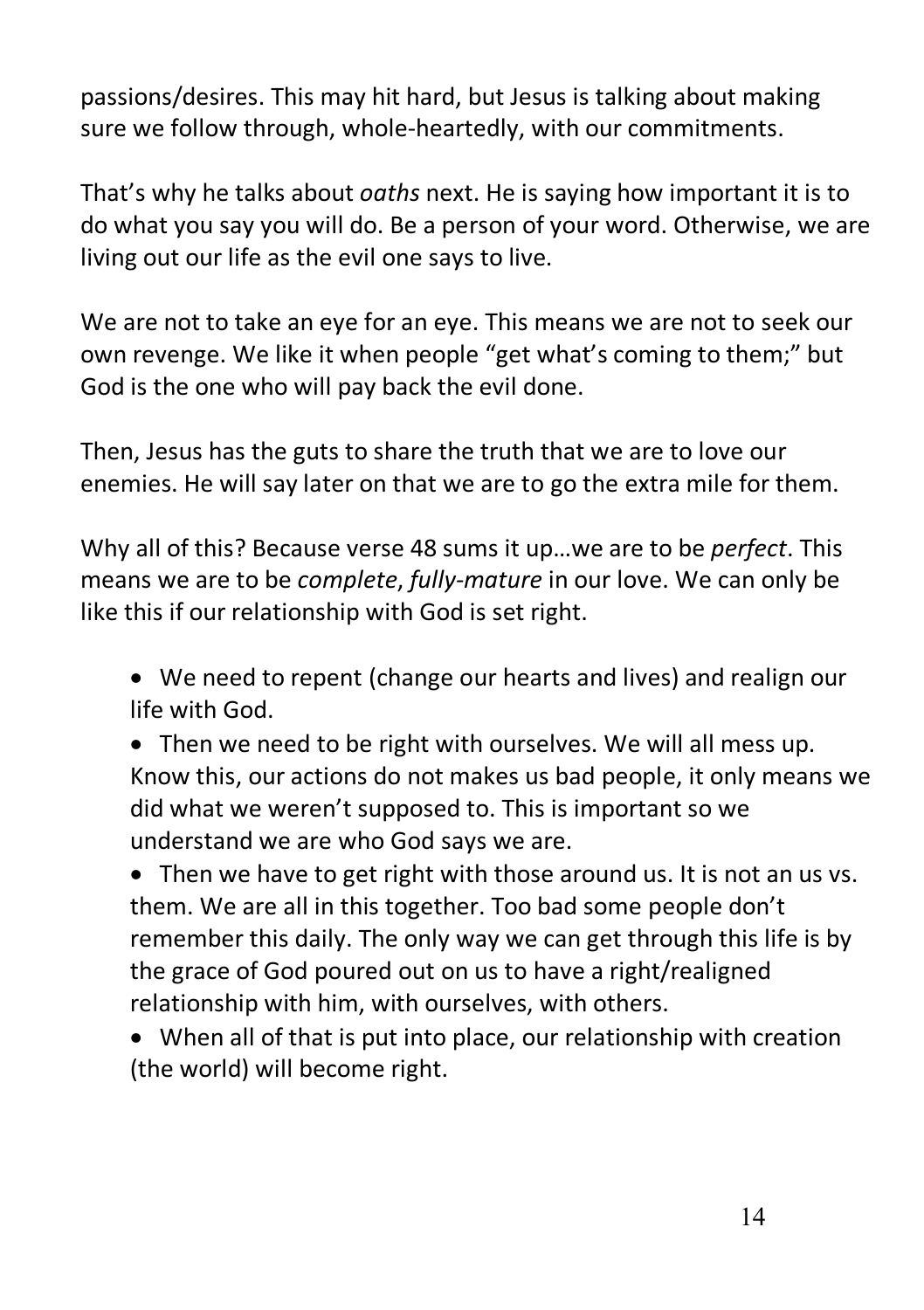See, the Sermon on the Mount is much more than WHAT TO DO. It is about allowing God to work with us to "set things right" so all four of our relationships can be healed and whole and complete.

It is all about how to live, and what Jesus expects life to be in the Kingdom of Heaven. This is not some far off place, some far off time. The Kingdom of God (where God reigns and rules) is all around us. We just have to be the people, who have the guts, to live differently and allow the grace of God to shape, mold, and transform us into Kingdom people.

#### **Let's pray…**

*Holy and life-giving God, you constantly show us the path to living in your Kingdom and sharing/showing others your Kingdom. Guide us to live into your grace. Heal our relationships and make us whole so we can be perfect in love, holy, like you call us to be. Open our hearts to see the "demands" of Christ as how we should really live. Help us see there is no wiggle room, and yet this is the best and easiest path to real life. All of this we pray, in Jesus' name. AMEN*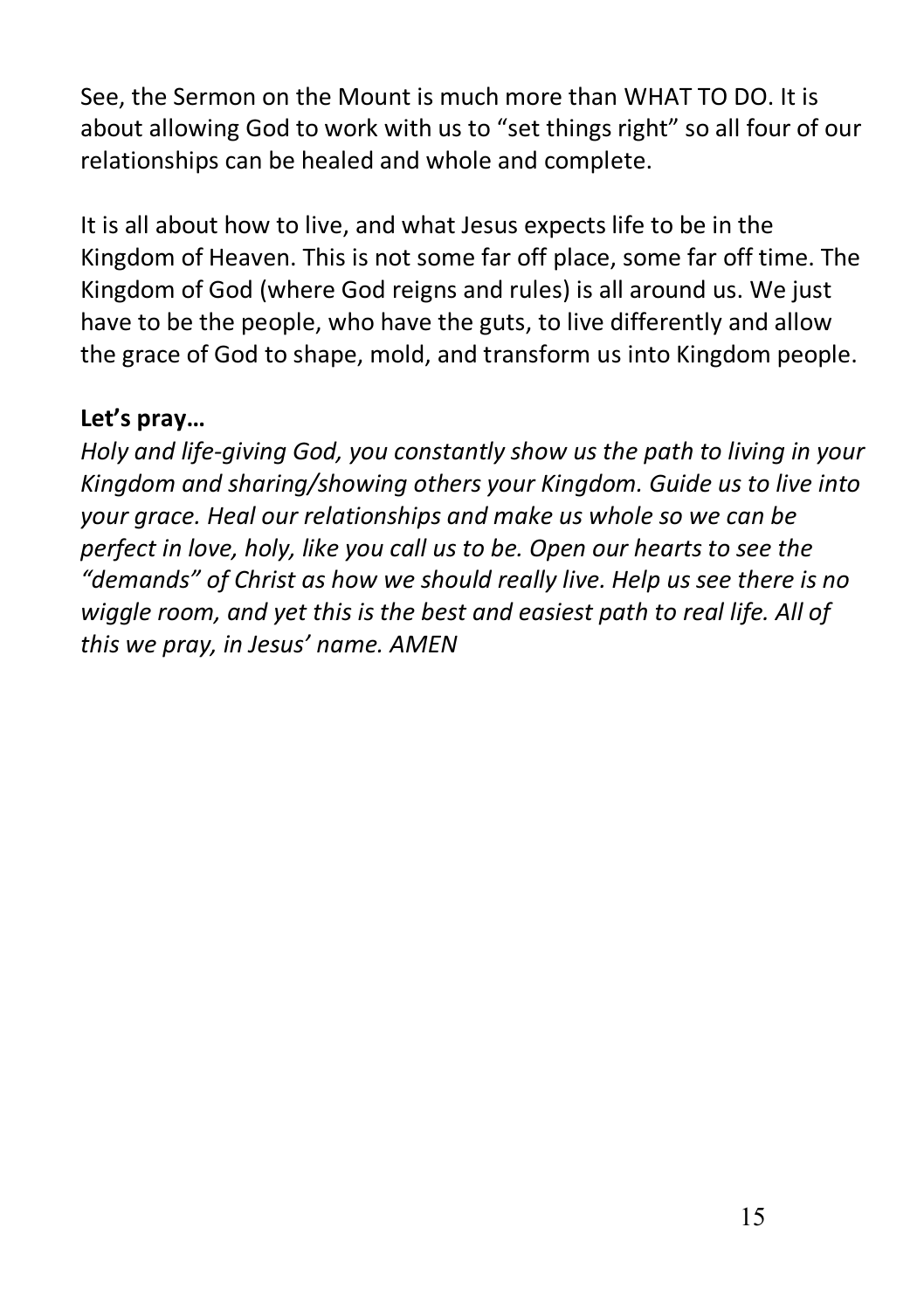## Matthew 6:19-34 NIV

*19 "Do not store up for yourselves treasures on earth, where moths and vermin destroy, and where thieves break in and steal. 20 But store up for yourselves treasures in heaven, where moths and vermin do not destroy, and where thieves do not break in and steal. 21 For where your treasure is, there your heart will be also. 22 "The eye is the lamp of the body. If your eyes are healthy, your whole body will be full of light. 23 But if your eyes are unhealthy, your whole body will be full of darkness. If then the light within you is darkness, how great is that darkness! 24 "No one can serve two masters. Either you will hate the one and love the other, or you will be devoted to the one and despise the other. You cannot serve both God and money. 25 "Therefore I tell you, do not worry about your life, what you will eat or drink; or about your body, what you will wear. Is not life more than food, and the body more than clothes? 26 Look at the birds of the air; they do not sow or reap or store away in barns, and yet your heavenly Father feeds them. Are you not much more valuable than they? 27 Can any one of you by worrying add a single hour to your life? 28 "And why do you worry about clothes? See how the flowers of the field grow. They do not labor or spin. 29 Yet I tell you that not even Solomon in all his splendor was dressed like one of these. 30 If that is how God clothes the grass of the field, which is here today and tomorrow is thrown into the fire, will he not much more clothe you—you of little faith? 31 So do not worry, saying, 'What shall we eat?' or 'What shall we drink?' or 'What shall we wear?' 32 For the pagans run after all these things, and your heavenly Father knows that you need them. 33 But seek first his kingdom and his righteousness, and all these things will be given to you as well. 34 Therefore do not worry about tomorrow, for tomorrow will worry about itself. Each day has enough trouble of its own.*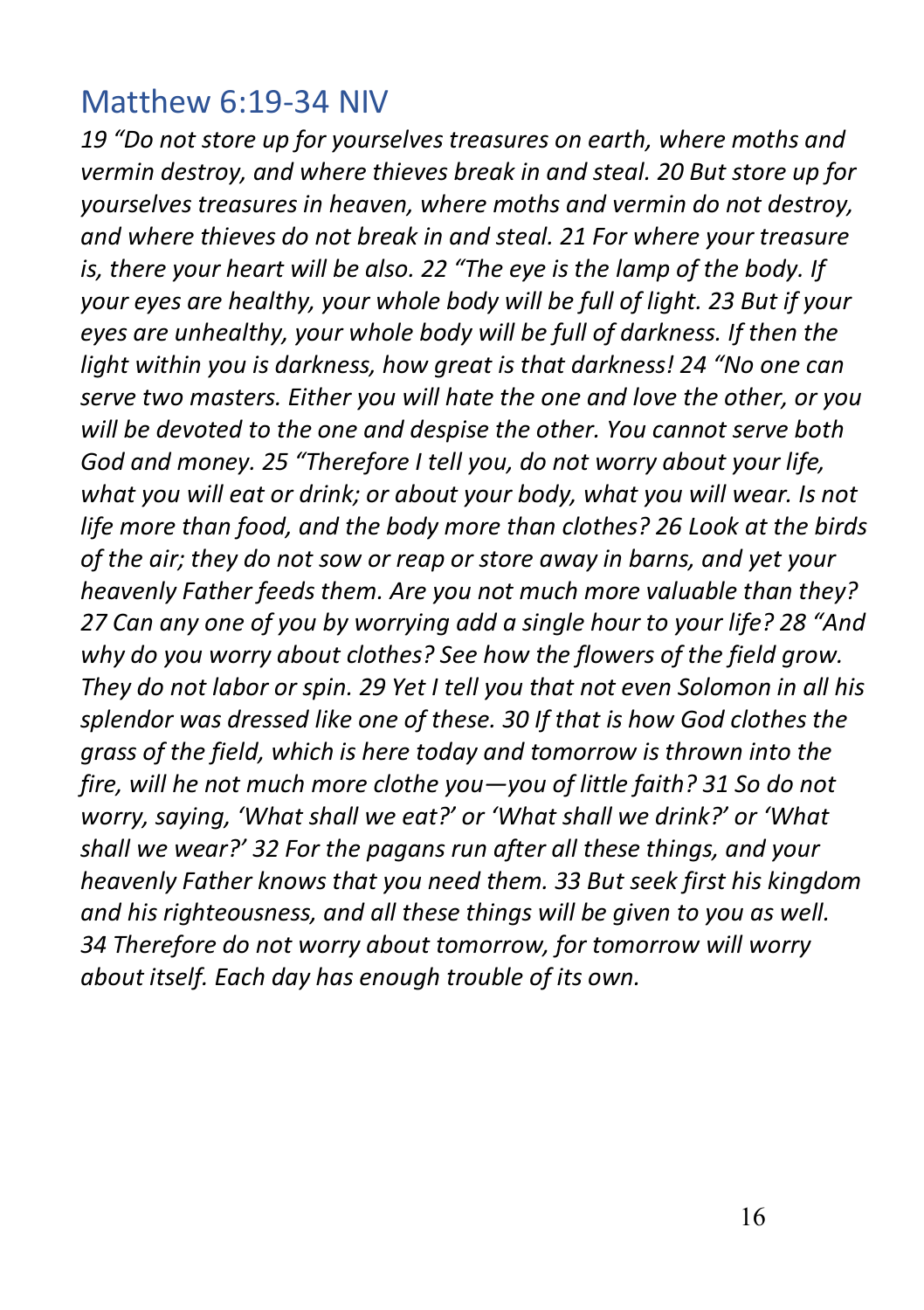# Living By Faith

As we continue with Jesus' teachings in the Sermon on the Mount, what are some things that have challenged you? What are some things you wish were different? How would you change anything?

As we have said before, Jesus is cutting straight to the heart of the matter, which is the heart of the people-their desires, their preferences, their own way of life. But remember, following Jesus means to deny ourselves, pick up our cross and follow him. The way of Jesus will lead us to die to ourselves, but we will find *life* in Jesus Christ and we will see how following him drastically transforms our way of thinking, acting, living.

Last week we saw how Jesus is teaching everything has to do with relationships. Remember if our relationship with God is right, then our relationship with ourself is right, and our relationship with others is set right. When all of this is in alignment, our relationship with creation is made right. All of this begins with *repentance* (changing our heart and mind) and realigning our life with God.

At the beginning of chapter 6, Jesus is teaching about our *piety*. This may be a new word for many. Basically what *piety* means is how we conduct ourselves on the inside and outside, in private as well as in public. Through this, Jesus is teaching whatever is going on, for us, on the inside, this is a reflection of how we live on the outside. We don't do anything to bring attention to ourselves, but only for the glory of the Kingdom of God (the reign and rule of God).

Then Jesus goes into the discourse of not storing up for ourselves anything we cannot take with us. He also goes into why we shouldn't worry. This is all about living our life in faith.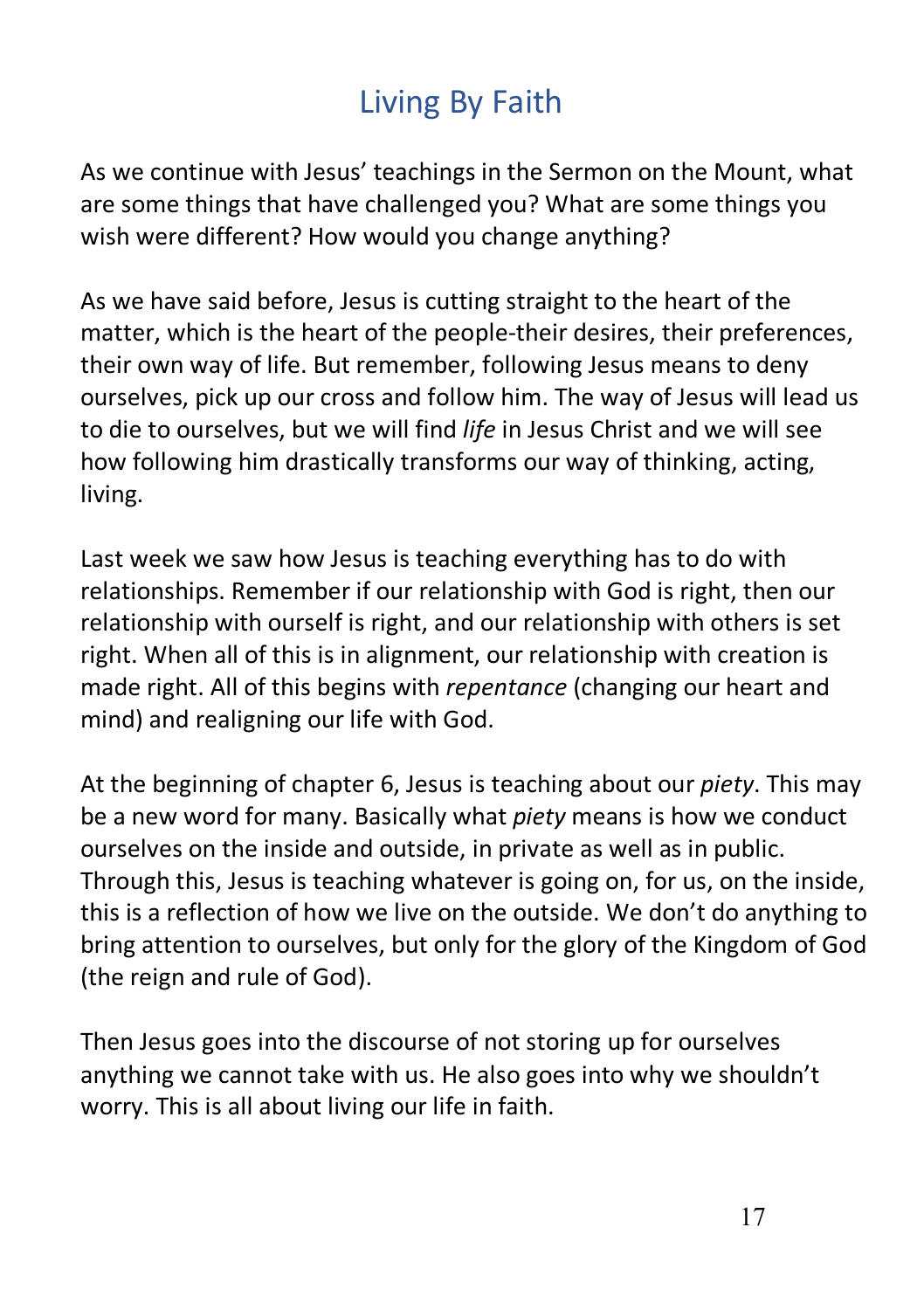Question: How many of us have thanked God for the bread that was available in the grocery store? How many of us have thanked God for our job (whether it's liked or not, whether others see it as a job or not)? How many of us have taken the time to acknowledge that God is the source of everything we have, not Walmart or Albertsons?

The life of faith is not filled with anxiety or worry. The life of faith is filled with joy and peace. Joy and peace in the fact that God is providing everything we need! Keep in mind worry does nothing for us. Worry is like sitting in a rocking chair—it gives us something to do but gets us nowhere…we'll nowhere except wearing out the foundation. So Jesus issues the challenge not to worry.

What does a life of faith look like?

First of all, how would you describe what faith is? (Not quoting Hebrews 11:1.)

Something I have said, a few years ago is that faith is a reminder For All Is Through Him (F.A.I.T.H.) So the life of faith begins with knowing, and living, like everything comes from God. We have said it before: we actually *own* nothing. God owns everything. At the same time, God provides everything we need, out of his riches, out of his abundant grace and mercy that he freely gives to all people.

If the sparrows and lilies, in the fields, will be taken care of, why do we think God will not provide what we need? Could it be we ask, and expect, God to give us things we really don't need, and then throw a fit when we don't get what we want? Faith is trusting that God is present and working and giving us what we need, even we don't think about it.

Remember, the life of faith is guided by our trust in God. Can we truly trust God on our own? No, because we would be guided by selfish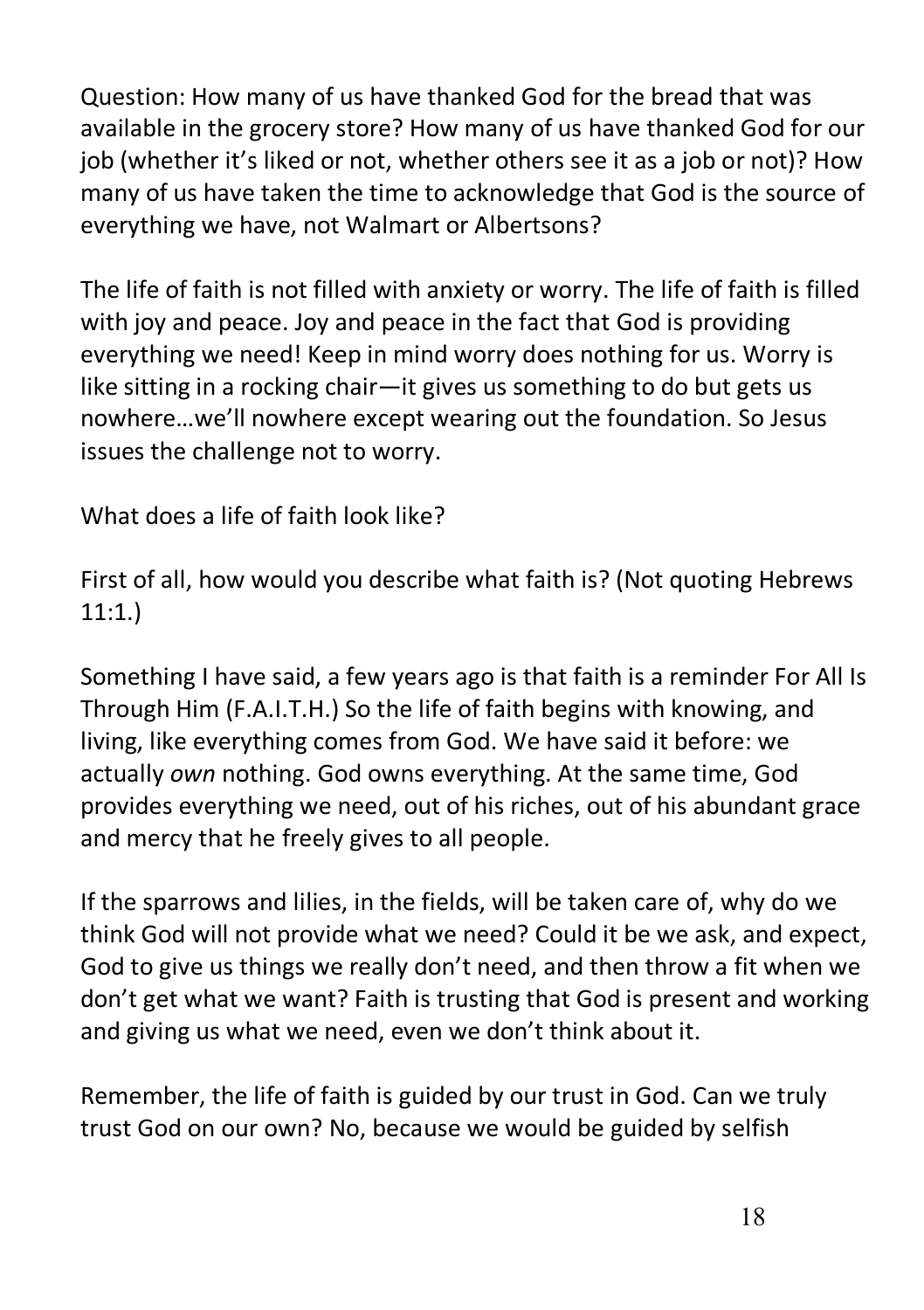motives, or treat God like a genie, a wish-fulfiller, to give us what we *think we want*, instead of giving us what we need.

Scripture is full of passages, prayers, and instances where God is supplying the needs of his people daily. What if we get so closed-off from seeing God's grace in our lives that we miss out on the daily manna he is providing?

Something else to keep in mind is this—what God provides, we have to step up to receive. See the Israelites, after leaving Egypt, could have left the manna on the ground and they would have missed out on the daily provision (the daily bread) God provided for them.

The life of faith is trusting in God's provision, but the life of faith also calls us to respond and change our lives, in alignment with his plan.

What does a response look like?

First of all it is taking God at his word. We trust that God will provide, even when we don't know *how* we'll get the next thing/food/provision/friend we need for a particular situation. If Jesus can multiply 5 loaves of bread and 2 fish to feed 5,000 men (20,000 or so people) we can receive God's grace to trust he will provide what we need in order to live.

Amanda, my wife, and I have to trust that God will provide for us and for our family *every time* we are sent to another town, another church. See, as pastors, we have taken the life of a missionary—to go to towns and churches we don't know and step into the work that God is doing. This, most of the time, keeps us hours away from our parents and relatives which could be a good support system. But God provides for us.

The life of faith also looks at how we can be sustainable, as a community of faith for the purpose of future generations coming to faith in Jesus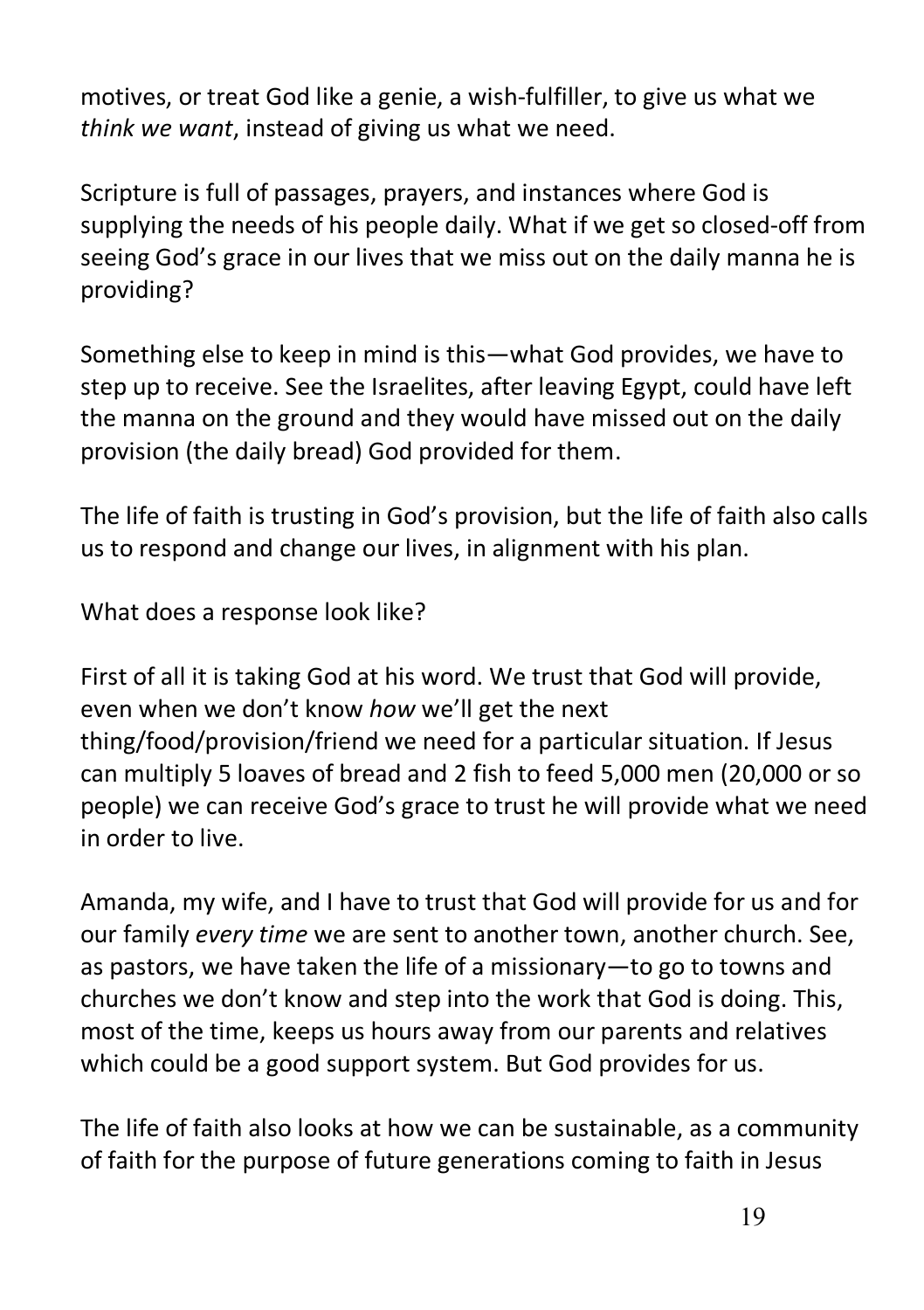Christ. What we have seen since COVID is a rise in divisions. Everyone wants to blame others. Everyone is looking after their own self-interest. But, what if God is doing something even greater than we could ever imagine? What is God is using this time of COVID to restructure and realign HIS Church? What if God is asking us to step out in faith in new ways.

It is possible that God is not seeking us to do things as we have always done them before. Have we considered God may not be asking us to live our "normal" way of life, as before COVID? It is highly possible that God is asking us to show the world his presence and his life that is freely given to those who receive, in different and new ways.

Unfortunately, one of the things COVID is showing is that 1 in 5 church buildings and congregations will close in the next 2 years, *if* they don't do something. Now, this is not meaning we become anxious or we try to take control because *we know* what "needs to be done." No, I am believing more and more that God is doing something new and is asking us to ask him what he is doing and how he is inviting us to join him in his mission.

This can be a scary time because *church* will not look the same from here on out. But God is not saying to try and recreate the past, instead God is inviting him to step out in faith and trust him for the future that is filled with hope.

5 year plans we have done are no longer relevant. Instead, we have to see how God has been working all along, shifting society to a position where more people can be brought to faith in Jesus Christ AND be disciples to be a follower of him.

As we share and show our faith, we do life with another person/people so they (and we) can learn what it means to follow Jesus to the best life possible, and living in and experiencing the Kingdom of God daily.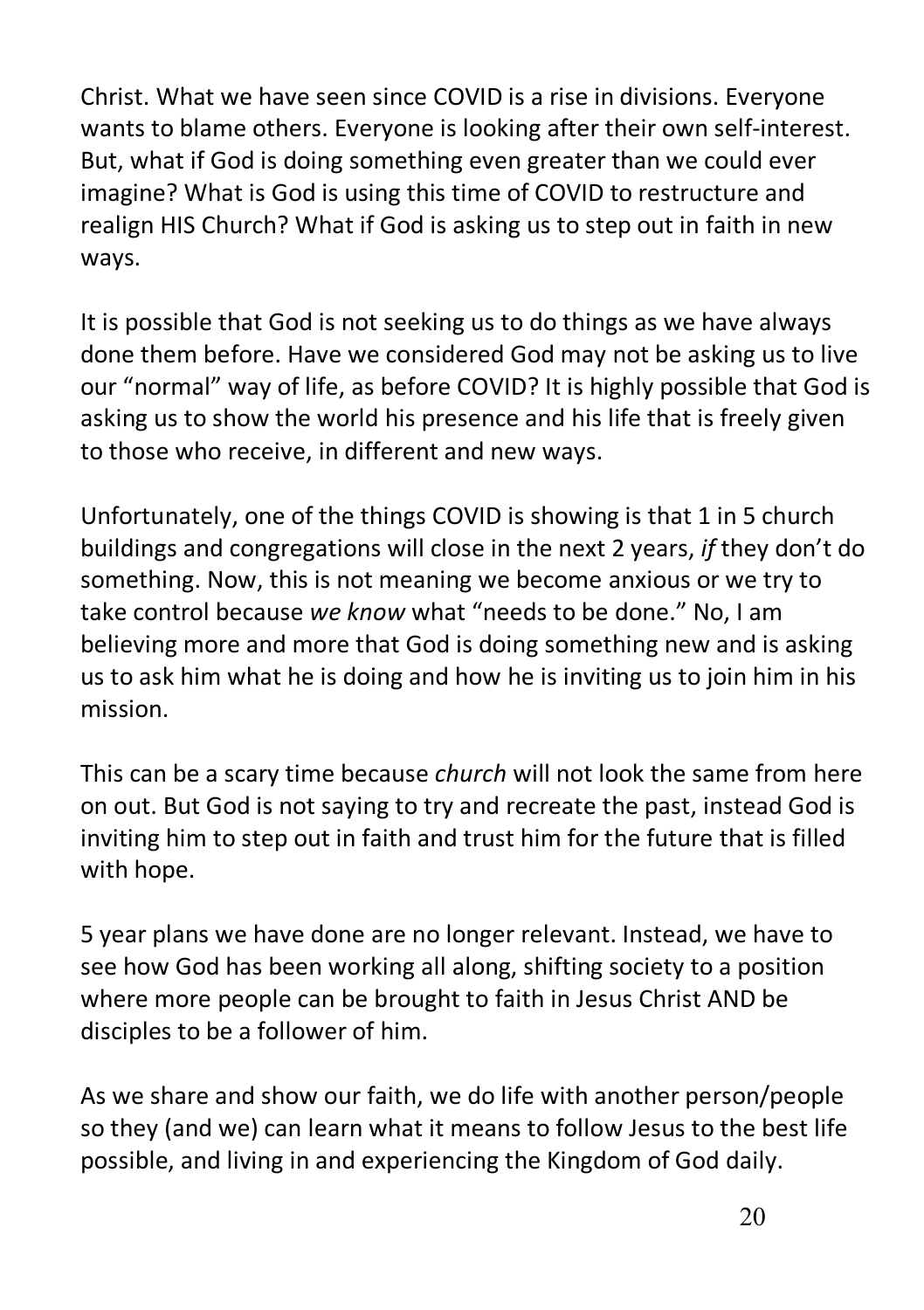Friends, God is bringing the world to us. The United States of America is the mission field. Just look at how things have changed in the last 5 years in our country.

So now what? What are the next steps?

- I'm encouraging you to be faithful to staying on task with Texarkana 1:8. Use that book as a journal to see the incredible work God is doing in and through you.
- Step out in faith and be more intentional about living our faith out in the community.
- Speak more about Jesus Christ and focus on him.
	- This may mean we need to pay less attention to the media even though we like to watch the news. But the reality is the more we indulge our desire to know what's going on around us and in the world, the more cynical and negative we become.

• Don't act like anyone has to serve you. Be the one to step out and serve another, even if we are in a restaurant or some place. Find creative ways to serve wherever you are.

Take time to rest in the presence of God by reflecting more and more on his love *for* you…which is the same love for the rest of the world.

These are some of the ways we can step out in faith and realign our lives with God. It's all about making God the core of who we are. Because of God's incredible love for us, we have the chance to love others. If there is *any* any or malice or slander toward anyone else, while you say you love God, scripture says you're a liar. Ouch!

All of creation has what it needs to thrive. For the church (the Body of Christ, the people of God) to thrive we step out in faith and just watch what God is inviting us to join him in. God is doing an incredible work in and through you, in Red Lick, in Texarkana, in the US, in the world!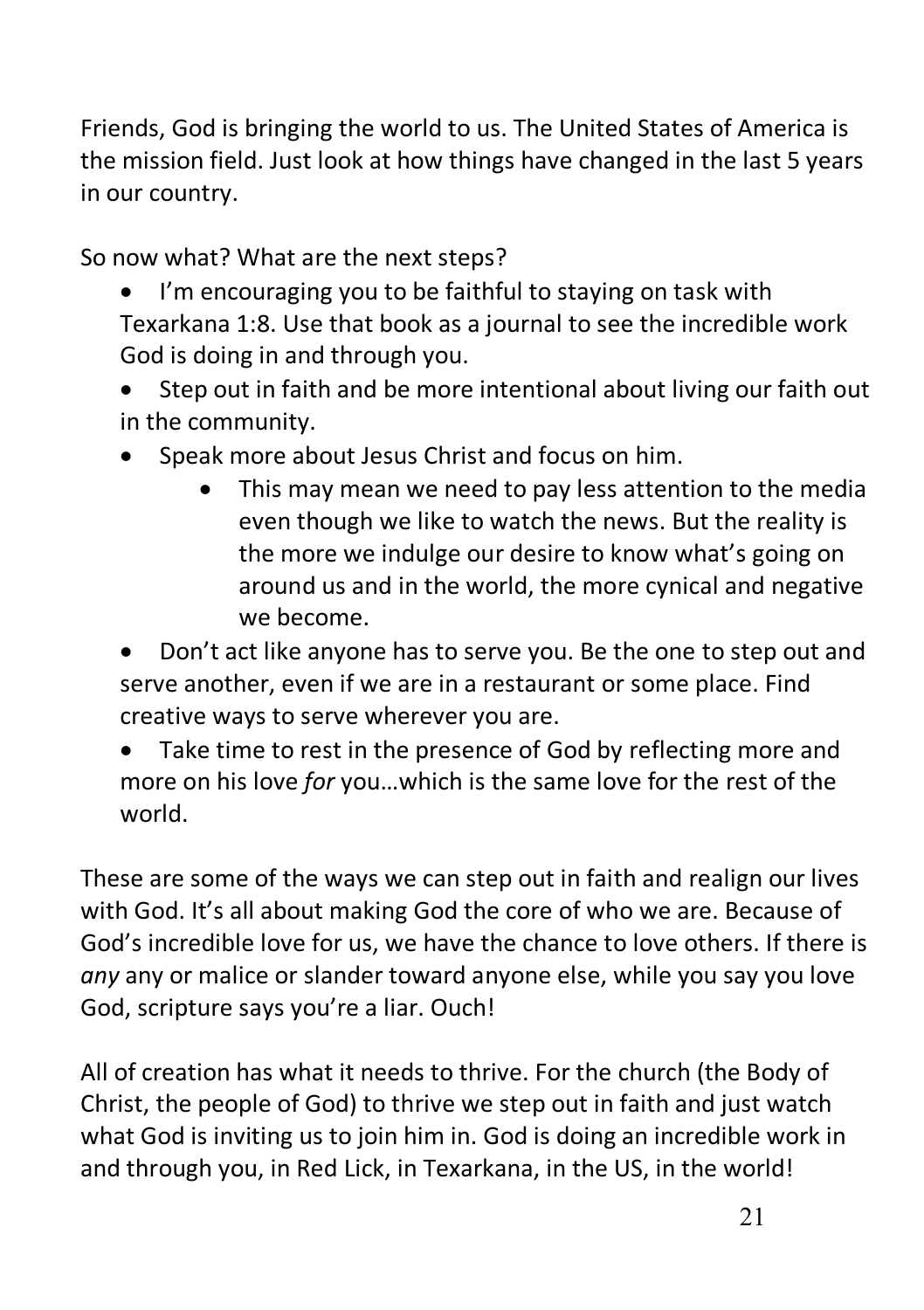As we step out in faith, we are invited to ask God for his eyes and heart for the world. I can guarantee that we will all see more goodness and grandness *if* we ask God for the grace to trust him and lead us to live out our life in faith, for the purpose of the world (even future generations) coming to faith in Christ—on HIS terms, not ours.

#### **Let's pray…**

*Holy and life-giving God, you truly have given us everything we need. Open our eyes and hearts to where you are working and to whom you are working and sending us to. Help us to trust you, as you do provide for us daily. Gracious and Almighty God, give us the grace to bless you and help us to see that blessing you is the way to live instead of always asking you to bless us. May we always step out in faith and follow where you are leading and to whom you are leading us to. In Christ' holy name we pray, AMEN*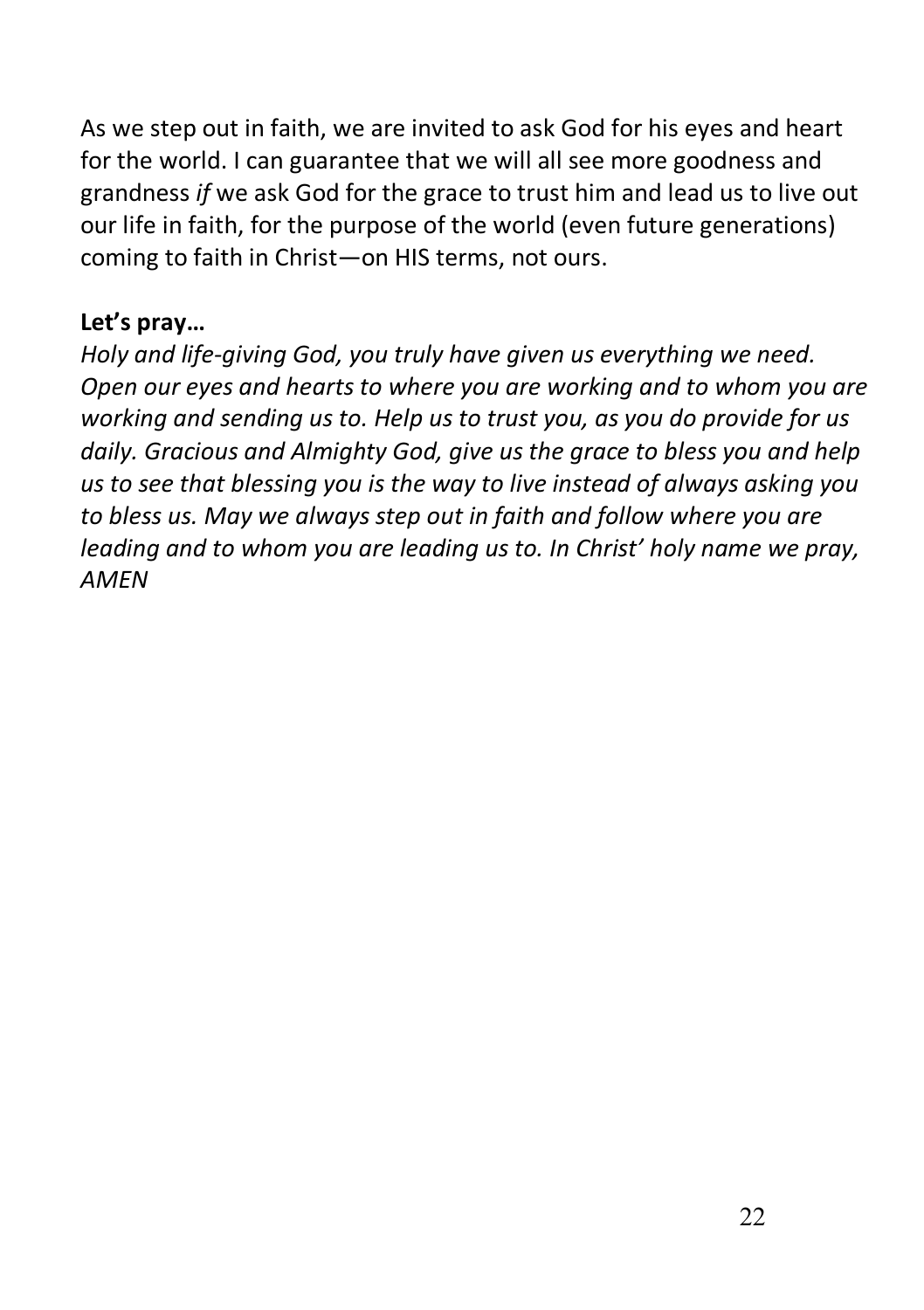## Matthew 7:1-6, 13-14 NIV

"Do not judge, or you too will be judged. 2 For in the same way you judge others, you will be judged, and with the measure you use, it will be measured to you. 3 "Why do you look at the speck of sawdust in your brother's eye and pay no attention to the plank in your own eye? 4 How can you say to your brother, 'Let me take the speck out of your eye,' when all the time there is a plank in your own eye? 5 You hypocrite, first take the plank out of your own eye, and then you will see clearly to remove the speck from your brother's eye. 6 "Do not give dogs what is sacred; do not throw your pearls to pigs. If you do, they may trample them under their feet, and turn and tear you to pieces.

…

13 "Enter through the narrow gate. For wide is the gate and broad is the road that leads to destruction, and many enter through it. 14 But small is the gate and narrow the road that leads to life, and only a few find it.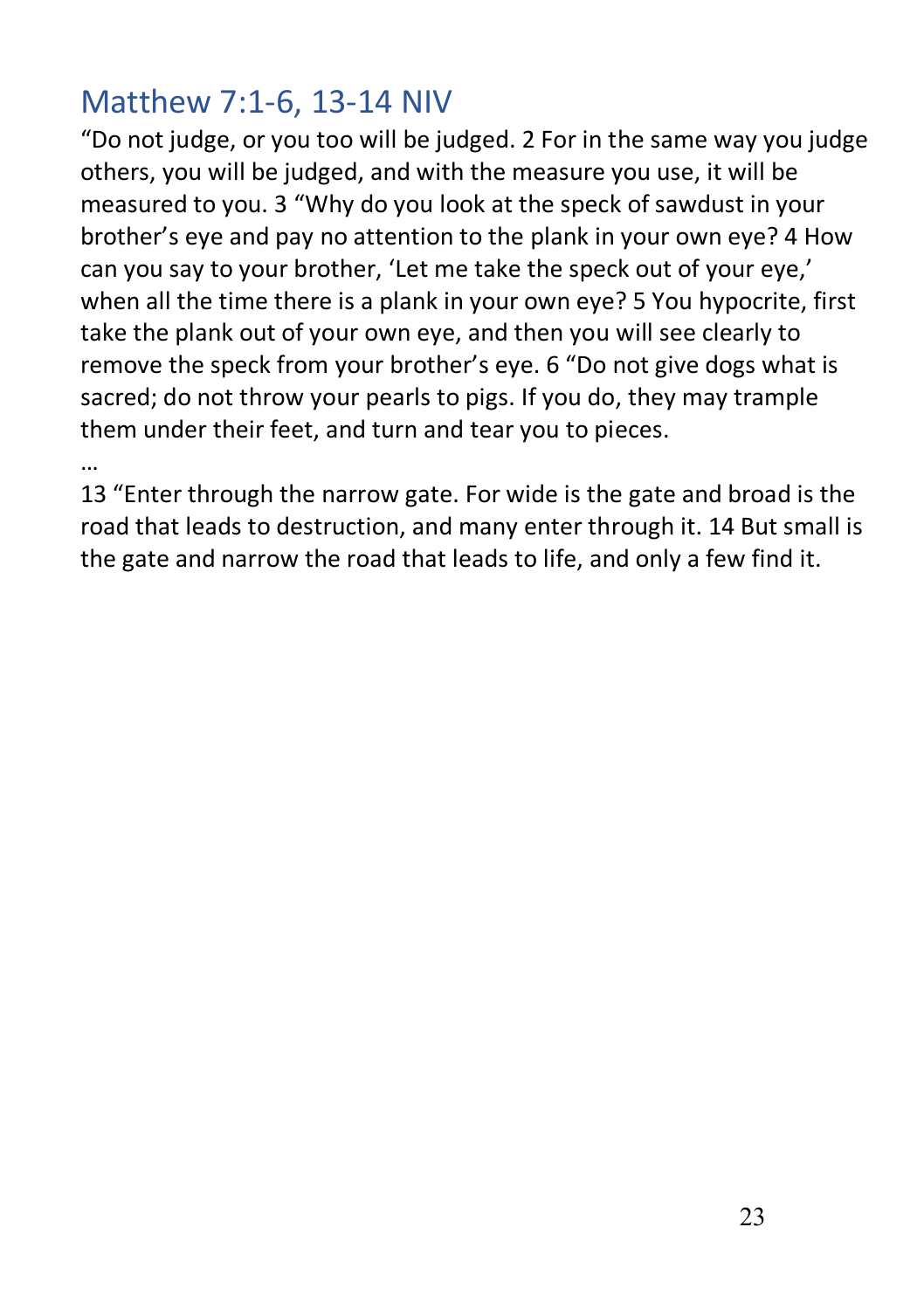# Judging

One of the challenges we face is there are many people who already know what is "right." That's sounds pretty judgmental, doesn't it? But how many of you have thought of someone, this past week as a "know it all?"

As we conclude our series on the Sermon on the Mount, we can see Jesus is saying a lot in these passages in Matthew's Gospel. I challenge you to take the time to re-read through Matthew 5-7 a few times in the next few weeks. What are some things Jesus is saying that stands out? What are some things Jesus is saying you need to hear? What are some things Jesus is saying you wish he didn't say?

One of the things that has been sticking out to me, over the last few months for sure, is the "Kingdom of God." We don't use the word "kingdom" in our everyday language and conversations (unless we talk about the Bible  $\mathbb{O}$ ). But what does this mean? Jesus says in Matthew 6:33, "seek first his kingdom and his righteousness and all these things will be given to you as well." So what does this mean?

"Seeking *first* the kingdom of God" simply means we are seeking for God to reign and be the ruler of all—including us! This means we are striving for what God desires and not what we think is best. Let's be honest, if God were to tell you today to move, would you? If God told you to take a lower paying job because that would glorify him, would you? If God told you to give more money, would you? See, whenever we seek the kingdom of God, this (and so much more) is what we are really asking God to do—what we're really saying we will do.

But, because we're humans, and live in a state of brokenness, we end up judging for ourselves what we say is good—because it makes our lives better. Jesus calls us to live differently. Jesus calls us to live for him. Jesus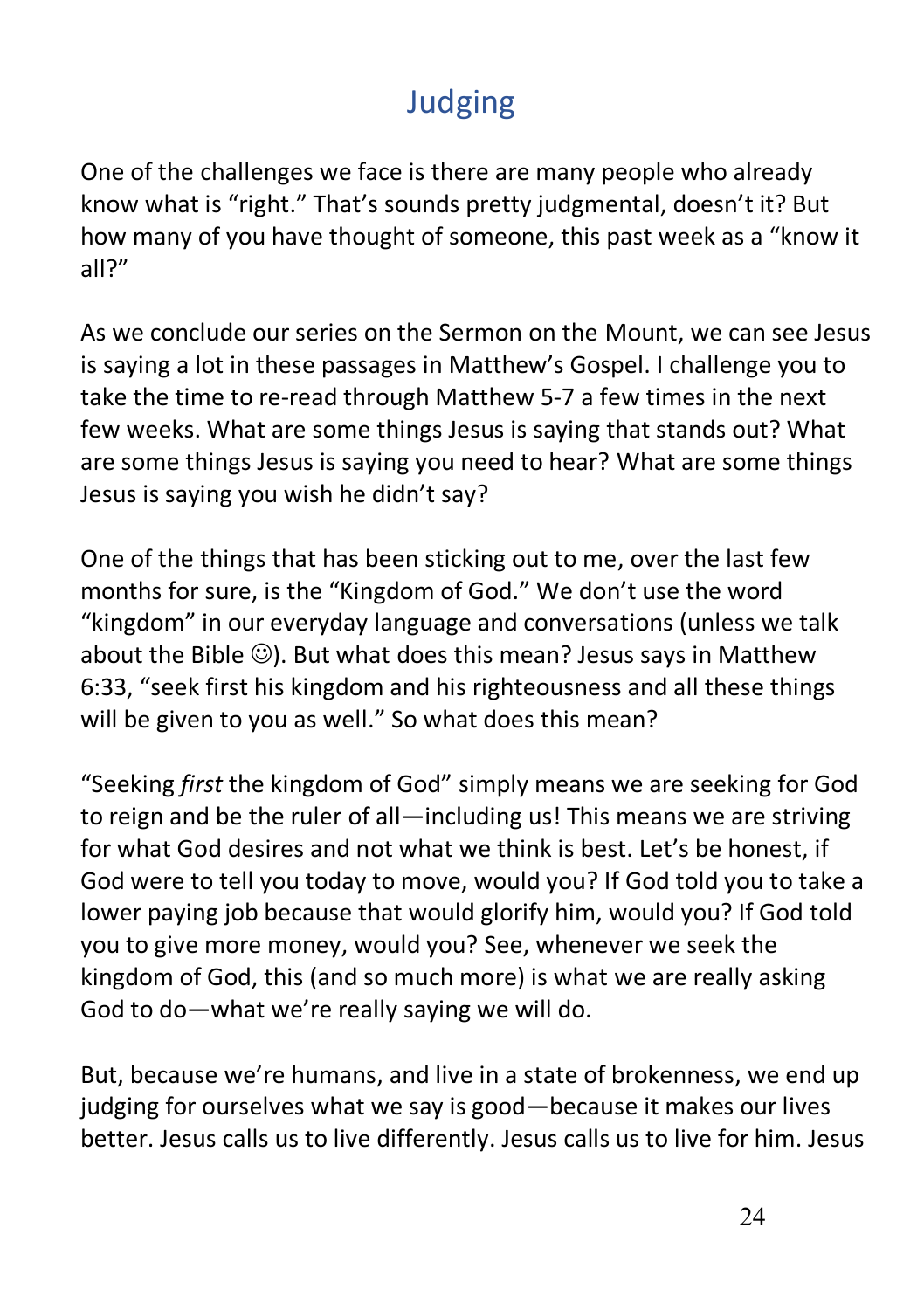calls us to live seeking the kingdom of God instead of the kingdom of ourselves. Jesus is calling us to live lives with humility.

So, what is humility? Humility is when we put other people's needs/wants ahead of our own. A truly humble person does not get angry or bent out of shape when things don't go their way. A humble person is seeking the kingdom of God above all else. This means that we may be seeking to live out of our comfort zone.

Now in this section of the Sermon on the Mount, Jesus is teaching about judging. Before we go much further we have to understand something. Jesus is *not* talking about the everyday judgments we do everyday. We have to judge (which means to discern) what is good, healthy, right for us. We judge we like chocolate over vanilla ice cream. We judge one football team is better than all others. We judge our spouse as the person that is right for us. These are decisions we make all the time. This kind of judging is what helps us survive.

But Jesus is talking about something much different. The Greek word Jesus uses is κρίνω (kreeno) which is talking about *condemnation*. When do we condemn others? When we think ill of them just because we *think* they are doing wrong. I really shouldn't have to name examples of this because we all do this and have this attitude every single day. What this shows is how we have a higher view of ourselves and what we think we deserve versus what may really be going on.

Remember that when Jesus is teaching in the Sermon on the Mount he is constantly speaking about the condition and motives of the heart. He is showing what is going on inside each and every one of us. And as with everything else, Jesus takes this to a much deeper level.

Think about it. Jesus says don't have anger in your heart because that's the same as murder. Don't have lust in your heart because that's the same as adultery. Don't show off your religion in public. Don't save things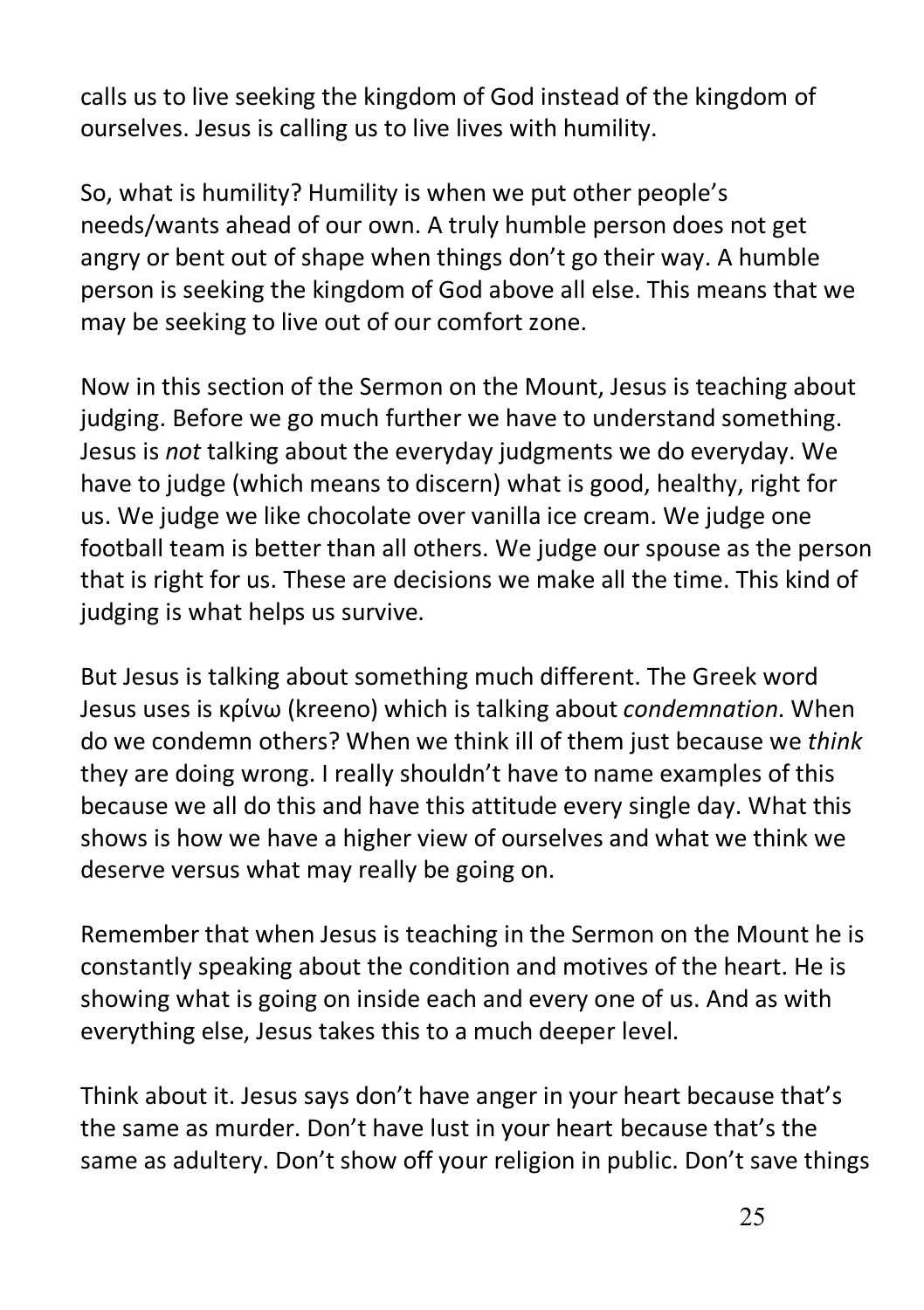that don't matter. Don't worry because God has everything taken care of and gives you everything you need, when you need it. That's a lot of "don't s" But it is all there for a purpose—to not let *anything* influence us *more* than the Kingdom of God (the reign and rule of God).

So why should we not judge like Jesus is talking about? This is where it could sting bad. We should not judge (condemn, make it seem like we're better than anyone else) because *we are not God.* The other thing is that *whatever* we say bad about another person either we have done that same thing before, have acted like that, act like that, or someone else thinks we act like that. Basically Jesus is saying be very careful how you treat others and what you say about others because you will have the same thing done to you. The Apostle Paul reinforces this concept in Romans 2:1

*You, therefore, have no excuse, you who pass judgment on someone else, for at whatever point you judge another, you are condemning yourself, because you who pass judgment do the same things.*

As Christians, as followers of Jesus Christ we should be striving for the Kingdom of God. We should do *everything* possible to share and show the world how Jesus has changed our lives. As Christians we don't belittle anyone else, we always strive for building others up because we don't always know what people are going through.

This is challenging because we live in a culture that says we have to "take care of ourselves." But the reality is, if we don't do what's needed to take care of the least, last, lost (physically, mentally, emotionally, relationally, spiritually), then we can easily miss out on kingdom blessings because those are who experience the kingdom of God first.

This is challenging because it is human nature to care for ourselves and think more about our preferences, our wants, our desires above anyone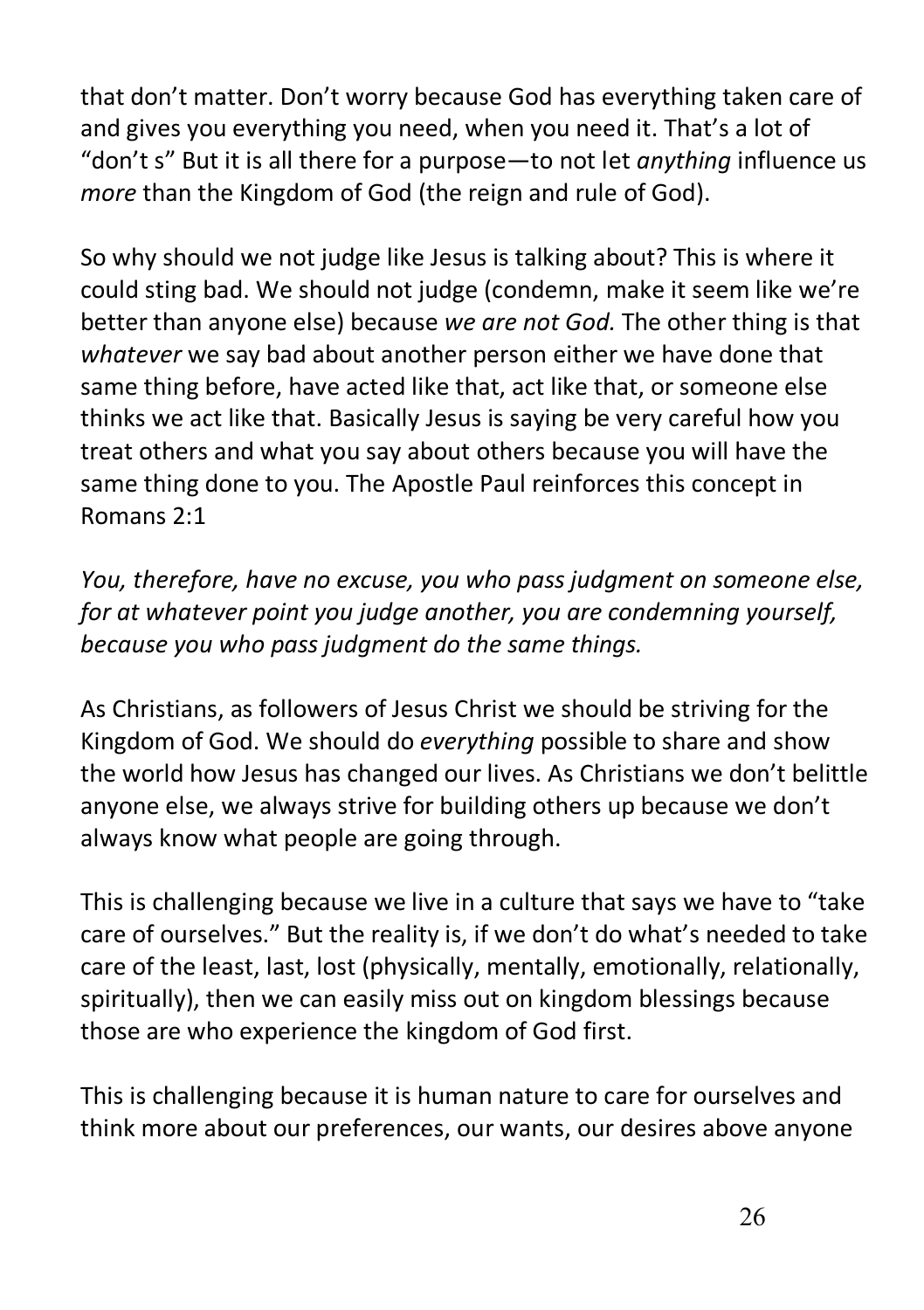else. So Jesus teaches how the path to heaven is narrow because few people really find it.

I saw this quote the other day and it really stood out to me: "Be careful not to dehumanize those you disagree with. In our selfrighteousness, we can become the very things we criticize in others…and not even know it."

Think about it. Would we want others to think about us the way we think about others? Aren't you glad that Jesus takes away guilt and condemnation from the penalty of sin and death?

As we end this message today, I invite us to hear the Message translation of this passage. It's a little more cut to the point, but I believe it speaks well to the intended message Jesus is speaking:

*"Don't pick on people, jump on their failures, criticize their faults— unless, of course, you want the same treatment. That critical spirit has a way of boomeranging. It's easy to see a smudge on your neighbor's face and be oblivious to the ugly sneer on your own. Do you have the nerve to say, 'Let me wash your face for you,' when your own face is distorted by contempt? It's this whole traveling road-show mentality all over again, playing a holier-than-thou part instead of just living your part. Wipe that ugly sneer off your own face, and you might be fit to offer a washcloth to your neighbor. "Don't be flip with the sacred. Banter and silliness give no honor to God. Don't reduce holy mysteries to slogans. In trying to be relevant, you're only being cute and inviting sacrilege. "Don't look for shortcuts to God. The market is flooded with surefire, easygoing formulas for a successful life that can be practiced in your spare time. Don't fall for that stuff, even though crowds of people do. The way to life—to God!—is vigorous and requires total attention.*

The beautiful thing about God's grace is this is what Jesus is saving us from. He is saving us from ourselves because if we were left to our own